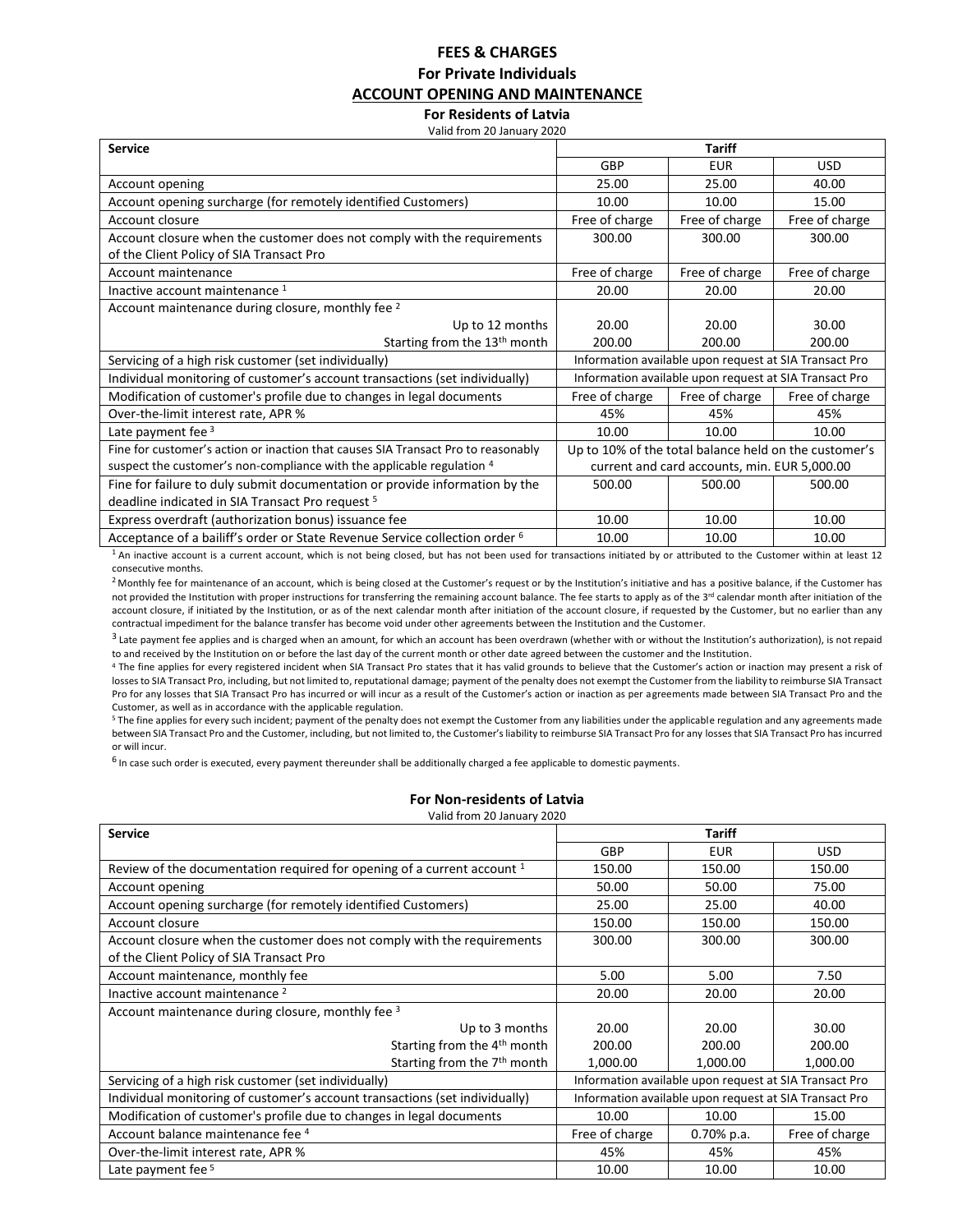| Fine for customer's action or inaction that causes SIA Transact Pro to reason-ably | Up to 10% of the total balance held on the customer's |       |        |
|------------------------------------------------------------------------------------|-------------------------------------------------------|-------|--------|
| suspect the customer's non-compliance with the applicable regulation <sup>6</sup>  | current and card accounts, min. EUR 5,000.00          |       |        |
| Fine for failure to duly submit documentation or provide information by the        | 500.00<br>500.00                                      |       | 500.00 |
| deadline indicated in SIA Transact Pro request 7                                   |                                                       |       |        |
| Express overdraft (authorization bonus) issuance fee                               | 10.00                                                 | 10.00 | 10.00  |
| Acceptance of a bailiff's order or State Revenue Service collection order 8        | 10.00                                                 | 10.00 | 10.00  |

 $1$  Customer pays the fee by settling SIA Transact Pro invoice. The fee is not refunded in case the request to open an account is rejected.

<sup>2</sup> An inactive account is a current account, which is not being closed, but has not been used for transactions initiated by or attributed to the Customer within at least 12 consecutive months.

<sup>3</sup> Monthly fee for maintenance of an account, which is being closed at the Customer's request or by the Institution's initiative and has a positive balance, if the Customer has not provided the Institution with proper instructions for transferring the remaining account balance. The fee starts to apply as of the 3<sup>rd</sup> calendar month after initiation of the account closure, if initiated by the Institution, or as of the next calendar month after initiation of the account closure, if requested by the Customer, but no earlier than any contractual impediment for the balance transfer has become void under other agreements between the Institution and the Customer.

<sup>4</sup> The fee is calculated for each calendar day when the Customer's current accounts have had a positive balance in the respective currency assuming there are 360 calendar days in a year.

<sup>5</sup> Late payment fee applies and is charged when an amount, for which an account has been overdrawn (whether with or without the Institution's authorization), is not repaid to and received by the Institution on or before the last day of the current month or other date agreed between the customer and the Institution.

<sup>6</sup> The fine applies for every registered incident when SIA Transact Pro states that it has valid grounds to believe that the Customer's action or inaction may present a risk of losses to SIA Transact Pro, including, but not limited to, reputational damage; payment of the penalty does not exempt the Customer from the liability to reimburse SIA Transact Pro for any losses that SIA Transact Pro has incurred or will incur as a result of the Customer's action or inaction as per agreements made between SIA Transact Pro and the Customer, as well as in accordance with the applicable regulation.

7 The fine applies for every such incident; payment of the penalty does not exempt the Customer from any liabilities under the applicable regulation and any agreements made between SIA Transact Pro and the Customer, including, but not limited to, the Customer's liability to reimburse SIA Transact Pro for any losses that SIA Transact Pro has incurred or will incur.

<sup>8</sup> In case such order is executed, every payment thereunder shall be additionally charged a fee applicable to domestic payments.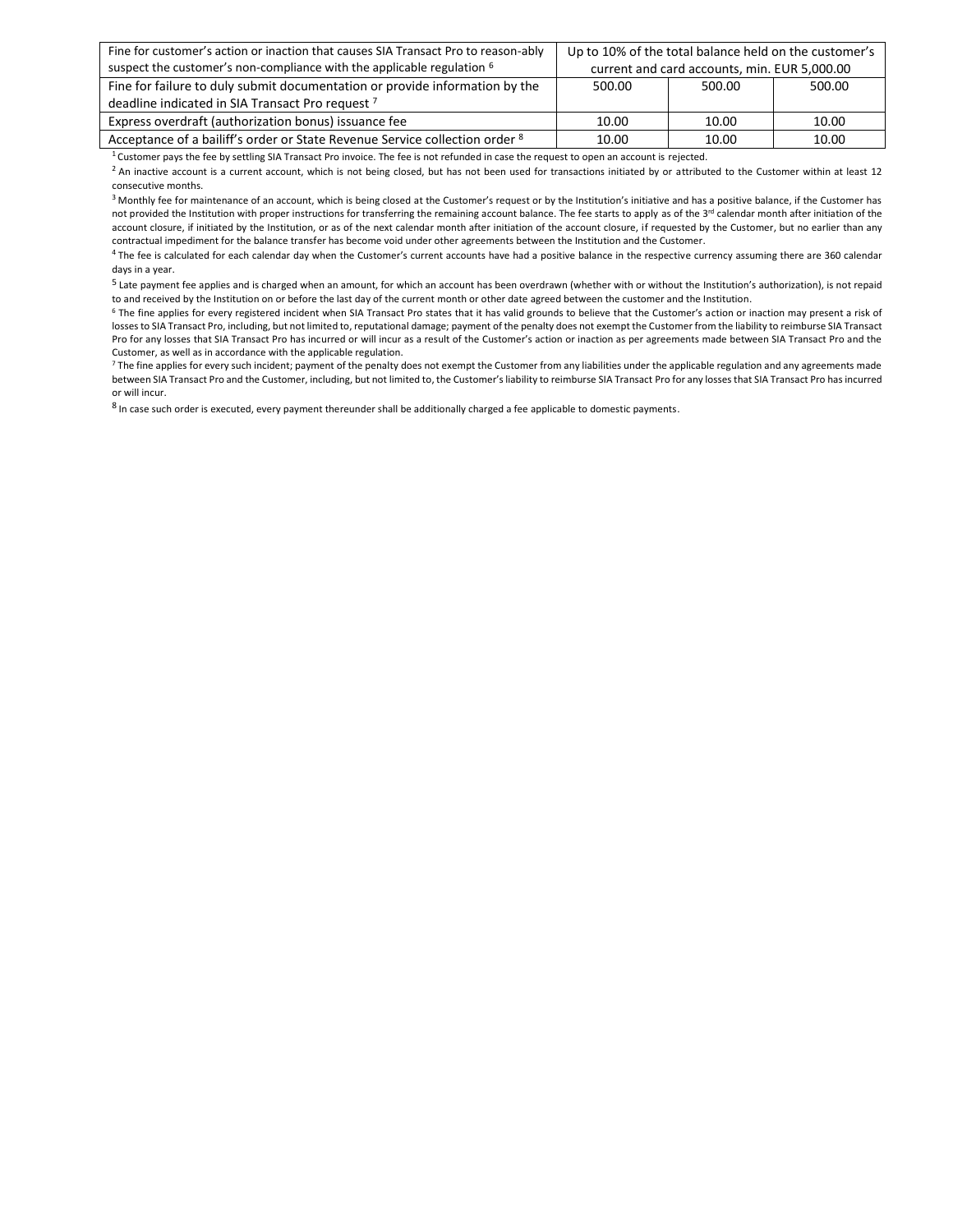# **REMOTE ACCOUNT MANAGEMENT**

**For Residents and Non-residents of Latvia**

Valid from 5 May 2017

| <b>Service</b>                                                                |                                                            |                                                            | <b>Tariff</b>  |                |
|-------------------------------------------------------------------------------|------------------------------------------------------------|------------------------------------------------------------|----------------|----------------|
|                                                                               |                                                            | GBP                                                        | EUR            | USD.           |
| <b>Connection to Transact Online</b>                                          |                                                            | Free of charge                                             | Free of charge | Free of charge |
| Issuance of account access password and a code card                           |                                                            | Free of charge                                             | Free of charge | Free of charge |
| Replacement of account access password or a code card                         |                                                            | 10.00                                                      | 10.00          | 15.00          |
| Issuance of the first security token                                          |                                                            | Free of charge                                             | Free of charge | Free of charge |
| Issuance of an additional security token or replacement of a security token 1 | 25.00                                                      | 25.00                                                      | 40.00          |                |
| Granting access to a 3rd party's accounts or cards (on the basis of power of  |                                                            | 10.00                                                      | 10.00          | 15.00          |
| attorney)                                                                     |                                                            |                                                            |                |                |
| Non-standard withdrawal limit set-up fee                                      |                                                            | 15.00                                                      | 15.00          | 15.00          |
| <b>Withdrawal limits</b>                                                      |                                                            |                                                            |                |                |
| Withdrawal limit <sup>2</sup> (for face-to-face identified Customers)         |                                                            |                                                            |                |                |
| On each account                                                               |                                                            | 5,000 EUR monthly or an equivalent in the account currency |                |                |
| Withdrawal limit <sup>2</sup> (for remotely identified Customers)             |                                                            |                                                            |                |                |
| On each account                                                               | 1,500 EUR monthly or an equivalent in the account currency |                                                            |                |                |

 $1$  Replacement of a faulty security token is provided free of charge within 2 years after issuance, unless the damage was caused by the token user.

<sup>2</sup> The limit is set on the maximum total amount of payments and does not apply to Card Transactions and Payments between accounts of the same customer within SIA Transact Pro. The limit only imposes restrictions on outgoing interbank Payments (credit transfers) and Payments that a customer effects in favor of other beneficiaries within SIA Transact Pro.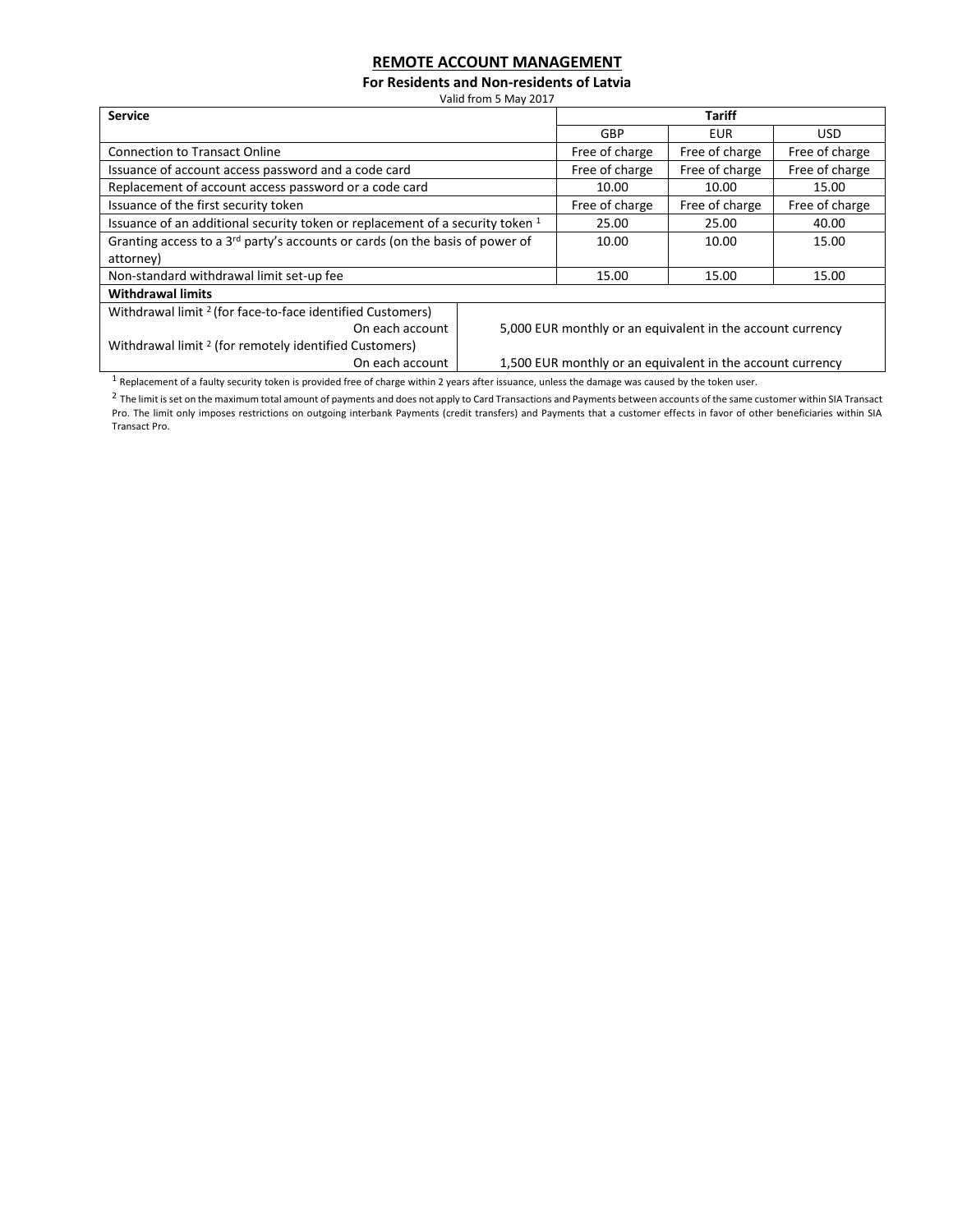# **PAYMENTS (WIRE TRANSFERS)\***

\*In addition to the below payment fees a fee for non-standard payment order execution may apply in accordance with the terms stated in the section "HANDLING OF PAYMENT AMENDMENTS, CANCELLATIONS, INVESTIGATIONS, REJECTIONS, RETURNS AND NON STANDARD PAYMENT ORDERS" of the present Pricelist.

## **INTERNAL PAYMENTS between accounts within SIA TRANSACT PRO**

**For Residents of Latvia**

| <b>Service</b>                                              | Cut-off                                                                                                                         | Value<br><b>Tariff</b> |                |                   |                   |  |  |  |
|-------------------------------------------------------------|---------------------------------------------------------------------------------------------------------------------------------|------------------------|----------------|-------------------|-------------------|--|--|--|
|                                                             | time $1$                                                                                                                        | GBP<br><b>EUR</b>      |                | <b>USD</b>        | Date <sup>2</sup> |  |  |  |
| Outgoing payments within SIA Transact Pro                   |                                                                                                                                 |                        |                |                   |                   |  |  |  |
| - between accounts of the same customer                     | 17:00                                                                                                                           | Free of charge         | Free of charge | Free of<br>charge |                   |  |  |  |
| - to an account of another customer within SIA Transact Pro | 17:00                                                                                                                           | 1.00                   | 1.00           | 1.50              |                   |  |  |  |
| amount of:                                                  | Surcharge 4 applied to large value internal payments to another customer's account, if the payment amount equals or exceeds the |                        |                |                   |                   |  |  |  |
| 500 EUR or equivalent in the account currency               |                                                                                                                                 | 3.00                   | 3.00           | 5.00              |                   |  |  |  |
| 3,000 EUR or equivalent in the account currency             |                                                                                                                                 | 10.00                  | 10.00          | 15.00             |                   |  |  |  |
| 10,000 EUR or equivalent in the account currency            |                                                                                                                                 | $0.09\%$ ,             | $0.09\%$ ,     | $0.09\%$ ,        |                   |  |  |  |
|                                                             |                                                                                                                                 | min.15.00              | min.15.00      | min.25.00         |                   |  |  |  |

# **For Non-residents of Latvia**

Valid from 27 August 2016

| <b>Service</b>                                                                                                                  | Cut-off                                                               | Value<br>Tariff   |                |                |                   |
|---------------------------------------------------------------------------------------------------------------------------------|-----------------------------------------------------------------------|-------------------|----------------|----------------|-------------------|
|                                                                                                                                 | time $1$                                                              | GBP<br><b>EUR</b> |                | <b>USD</b>     | Date <sup>2</sup> |
| Outgoing payments within SIA Transact Pro                                                                                       |                                                                       |                   |                |                |                   |
| - between accounts of the same customer                                                                                         | 17:00                                                                 | Free of charge    | Free of charge | Free of charge |                   |
| - to an account of another customer within SIA Transact Pro                                                                     | 17:00                                                                 | 2.00              | 3.00           |                |                   |
| Surcharge 4 applied to large value internal payments to another customer's account, if the payment amount equals or exceeds the |                                                                       |                   |                |                |                   |
| amount of:                                                                                                                      |                                                                       |                   |                |                |                   |
|                                                                                                                                 | 500 EUR or equivalent in the account currency<br>3.00<br>3.00<br>5.00 |                   |                |                |                   |
| 3,000 EUR or equivalent in the account currency                                                                                 |                                                                       | 10.00             | 10.00          | 15.00          |                   |
| 10,000 EUR or equivalent in the account currency                                                                                |                                                                       | $0.09\%$ ,        | $0.09\%$ ,     | $0.09\%$ .     |                   |
|                                                                                                                                 |                                                                       | min.15.00         | min.15.00      | min.25.00      |                   |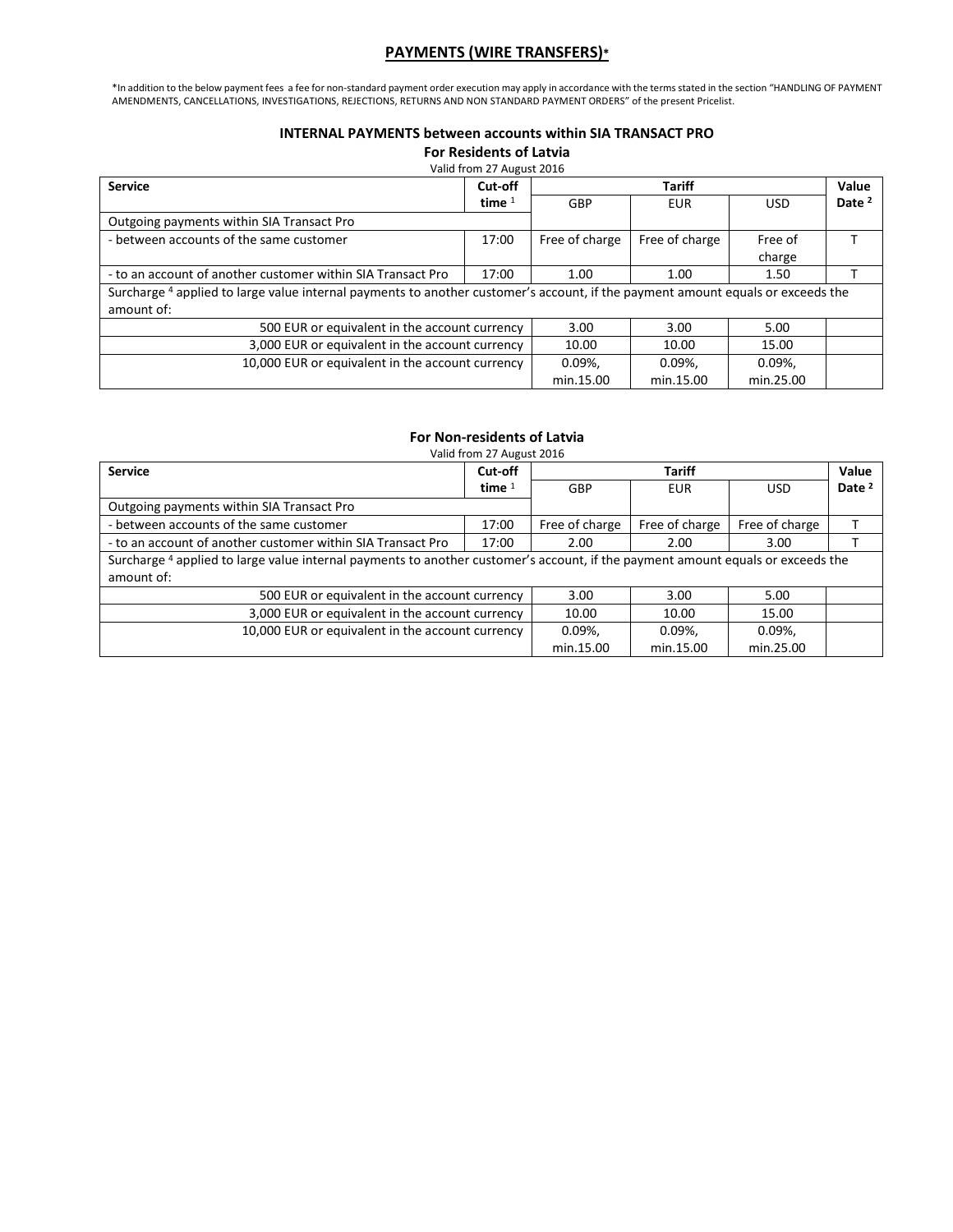#### **DOMESTIC AND INTERNATIONAL PAYMENTS**

The following intermediary bank fee charging options are supported, where applicable:

**OUR** – the customer pays fees charged by SIA Transact Pro and correspondent banks. However, additional fees may also apply if an intermediary bank or the beneficiary bank charges such additional fees while processing the transfer. In certain cases a correspondent bank and/or the beneficiary bank may disregard the instructions of SIA Transact Pro, therefore the fees of such banks may still be withdrawn from the amount of payment.

**SHA** – the customer pays fees charged by SIA Transact Pro. The beneficiary (payment recipient) covers payment processing fees of intermediary banks and the beneficiary bank.

**BEN** – the beneficiary pays fees charged by SIA Transact Pro and intermediary banks. Such fees are withdrawn from the amount of payment. The minimum payment amount under this method is set at EUR 200 or an equivalent in other currencies.

The following rules shall apply to processing of payments:

- SIA Transact Pro only applies SHA-type fees for outgoing payments in euro (EUR) and Pound sterling (GBP) within EEA\*. When making payments in EUR or GBP to financial institutions located in EEA countries, the beneficiary bank shall receive the full amount of payment; the beneficiary bank's fee may be charged to the beneficiary, if this is stipulated in the agreement between the beneficiary bank and the beneficiary (payment recipient). If BEN or OUR-type fee is specified in the payment order that falls under this rule, SIA Transact Pro shall be entitled to change it to SHA without obtaining an approval from the customer.
- SIA Transact Pro applies OUR or SHA-type fees for outgoing payments in euro (EUR) and Pound sterling (GBP) to any financial institution located outside EEA; BEN-type fees do not apply to transfers in EUR, GBP, CHF and SEK.

| <b>Service</b>                                                                           | <b>Urgency</b> | Cut-off  | <b>Tariff</b>  |                |                | Value             |
|------------------------------------------------------------------------------------------|----------------|----------|----------------|----------------|----------------|-------------------|
|                                                                                          |                | time $1$ | GBP            | <b>EUR</b>     | <b>USD</b>     | Date <sup>2</sup> |
| <b>Outgoing payments in Euro (EUR)</b>                                                   |                |          |                |                |                |                   |
| - within EEA* (SHA) 3                                                                    | standard       | 15:00    | 2.00           | 2.00           | 2.00           | $\mathsf{T}$      |
| - outside EEA (OUR, SHA)                                                                 |                |          |                |                |                |                   |
|                                                                                          | standard       | 17:00    | 17.00          | 20.00          | 30.00          | $T+1$             |
|                                                                                          | urgent         | 11:00    | 20.00          | 25.00          | 35.00          | T                 |
| <b>Outgoing payments in US Dollars (USD)</b>                                             |                |          |                |                |                |                   |
| <b>OUR</b>                                                                               | standard       | 17:00    | 50.00          | 60.00          | 75.00          | $T+1$             |
| SHA, BEN**                                                                               | standard       | 17:00    | 40.00          | 45.00          | 50.00          | $T+1$             |
| <b>OUR</b>                                                                               | urgent         | 13:00    | 60.00          | 70.00          | 85.00          | T                 |
| SHA, BEN**                                                                               | urgent         | 13:00    | 50.00          | 55.00          | 60.00          | $\mathsf{T}$      |
| <b>Outgoing payments in Pounds sterling (GBP)</b>                                        |                |          |                |                |                |                   |
| - within EEA* (SHA) 3                                                                    | standard       | 17:00    | 50.00          | 60.00          | 75.00          | $T+1$             |
| - outside EEA (OUR, SHA)                                                                 | standard       | 17:00    | 55.00          | 65.00          | 80.00          | $T+1$             |
| - within EEA* (SHA) 3                                                                    | urgent         | 15:00    | 60.00          | 70.00          | 85.00          | T.                |
| - outside EEA (OUR, SHA)                                                                 | urgent         | 15:00    | 65.00          | 75.00          | 90.00          | T                 |
| Outgoing payments in Swiss Franc (CHF) and Swedish Krona (SEK)                           |                |          |                |                |                |                   |
| <b>OUR</b>                                                                               | standard       | 15:00    | 50.00          | 60.00          | 75.00          | $T+1$             |
| <b>SHA</b>                                                                               | standard       | 15:00    | 40.00          | 45.00          | 50.00          | $T+1$             |
|                                                                                          |                |          |                |                |                |                   |
| Surcharge 4 applied to large value outgoing payments that equal or exceed the amount of: |                |          |                |                |                |                   |
| 500 EUR or equivalent in the account currency                                            |                |          | 3.00           | 3.00           | 5.00           |                   |
| 3,000 EUR or equivalent in the account currency                                          |                |          | 10.00          | 10.00          | 15.00          |                   |
| 10,000 EUR or equivalent in the account currency                                         |                |          | 0.09%          | 0.09%          | 0.09%          |                   |
|                                                                                          |                |          | min.15.00      | min.15.00      | min.25.00      |                   |
| <b>Incoming payments</b>                                                                 |                |          |                |                |                |                   |
| - if payment details are correct                                                         |                | 17:00    | Free of charge | Free of charge | Free of charge | T.                |
| - if payment details are incorrect or improperly formatted <sup>5</sup>                  |                | 17:00    | 30.00          | 35.00          | 50.00          | $T+1$             |

## **Tariffs for Residents of Latvia**

Valid from 20 January 2020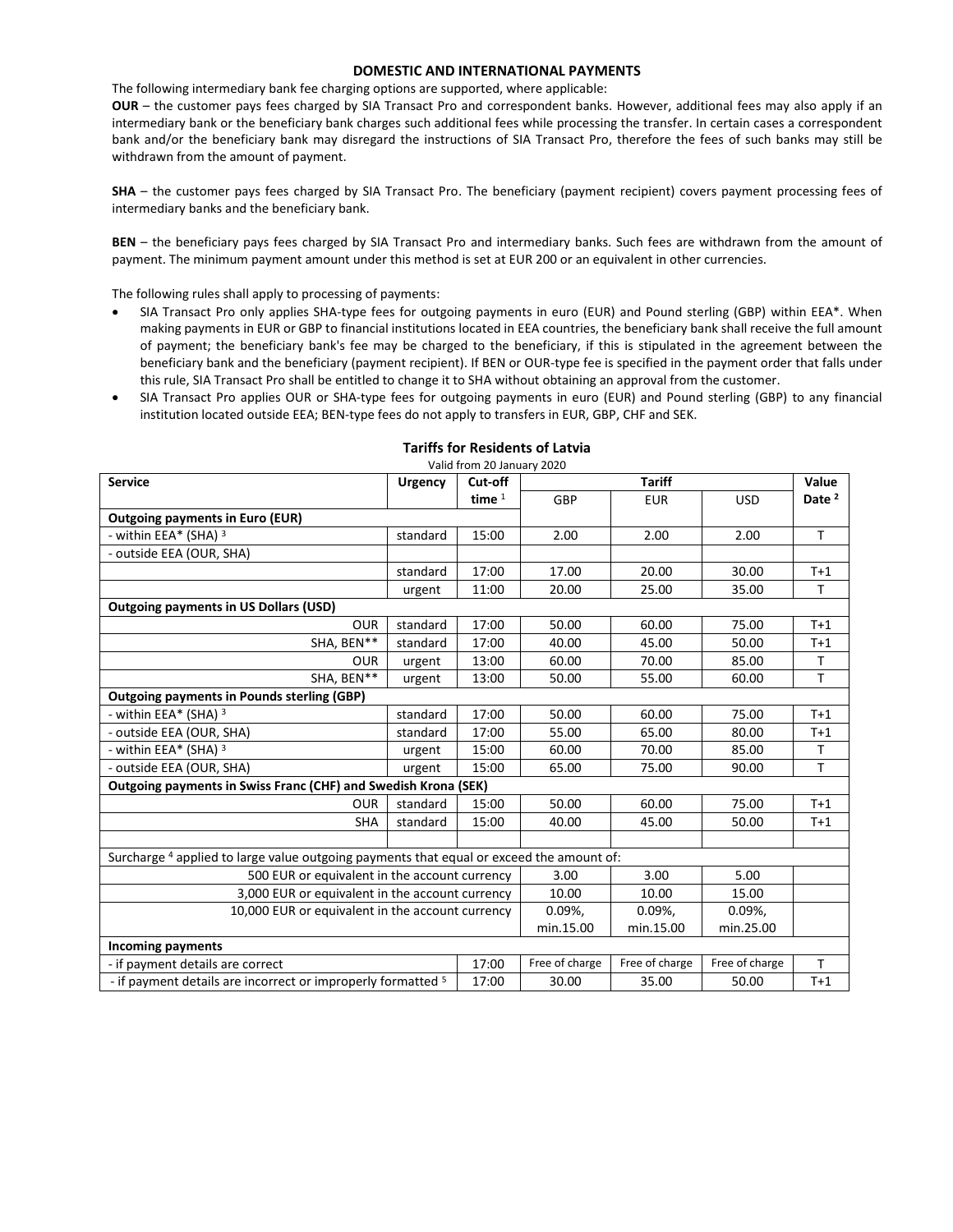## **Tariffs for Non-residents of Latvia**

| Valid from 1 August 2018                                                                 |                |          |               |            |            |                   |  |
|------------------------------------------------------------------------------------------|----------------|----------|---------------|------------|------------|-------------------|--|
| <b>Service</b>                                                                           | <b>Urgency</b> | Cut-off  | <b>Tariff</b> |            |            | Value             |  |
|                                                                                          |                | time $1$ | GBP           | <b>EUR</b> | <b>USD</b> | Date <sup>2</sup> |  |
| <b>Outgoing payments in Euro (EUR)</b>                                                   |                |          |               |            |            |                   |  |
| - within EEA* (SHA) 3                                                                    | standard       | 15:00    | 20.00         | 25.00      | 35.00      | T.                |  |
| - outside EEA (OUR, SHA)                                                                 |                |          |               |            |            |                   |  |
|                                                                                          | standard       | 17:00    | 35.00         | 40.00      | 45.00      | $T+1$             |  |
|                                                                                          | urgent         | 11:00    | 40.00         | 45.00      | 50.00      | $\mathsf{T}$      |  |
| <b>Outgoing payments in US Dollars (USD)</b>                                             |                |          |               |            |            |                   |  |
| <b>OUR</b>                                                                               | standard       | 17:00    | 50.00         | 60.00      | 75.00      | $T+1$             |  |
| SHA, BEN**                                                                               | standard       | 17:00    | 40.00         | 45.00      | 50.00      | $T+1$             |  |
| <b>OUR</b>                                                                               | urgent         | 13:00    | 60.00         | 70.00      | 85.00      | т                 |  |
| SHA, BEN**                                                                               | urgent         | 13:00    | 50.00         | 55.00      | 60.00      | T                 |  |
| <b>Outgoing payments in Pounds sterling (GBP)</b>                                        |                |          |               |            |            |                   |  |
| - within EEA* (SHA) 3                                                                    | standard       | 17:00    | 50.00         | 60.00      | 75.00      | $T+1$             |  |
| - outside EEA (OUR, SHA)                                                                 | standard       | 17:00    | 55.00         | 65.00      | 80.00      | $T+1$             |  |
| - within EEA* (SHA) 3                                                                    | urgent         | 15:00    | 60.00         | 70.00      | 85.00      | T                 |  |
| - outside EEA (OUR, SHA)                                                                 | urgent         | 15:00    | 65.00         | 75.00      | 90.00      | T                 |  |
| Outgoing payments in Swiss Franc (CHF) and Swedish Krona (SEK)                           |                |          |               |            |            |                   |  |
| <b>OUR</b>                                                                               | standard       | 17:00    | 50.00         | 60.00      | 75.00      | $T+1$             |  |
| <b>SHA</b>                                                                               | standard       | 17:00    | 40.00         | 45.00      | 50.00      | $T+1$             |  |
|                                                                                          |                |          |               |            |            |                   |  |
| Surcharge 4 applied to large value outgoing payments that equal or exceed the amount of: |                |          |               |            |            |                   |  |
| 10,000 EUR or equivalent in the account currency                                         |                |          | 17.00         | 20.00      | 30.00      |                   |  |
| 25,000 EUR or equivalent in the account currency                                         |                |          | 40.00         | 50.00      | 75.00      |                   |  |
| 50,000 EUR or equivalent in the account currency                                         |                |          | 100.00        | 125.00     | 185.00     |                   |  |
| 150,000 EUR or equivalent in the account currency                                        |                |          | 0.09%         | 0.09%,     | 0.09%      |                   |  |
|                                                                                          |                |          | min.160.00    | min.200.00 | min.250.00 |                   |  |
| <b>Incoming payments</b>                                                                 |                |          |               |            |            |                   |  |
| - if payment details are correct                                                         |                | 17:00    | 5.00          | 5.00       | 5.00       | T.                |  |
| - if payment details are incorrect or improperly formatted <sup>5</sup>                  |                | 17:00    | 30.00         | 35.00      | 50.00      | $T+1$             |  |

 $1$ Cut-off time defines a moment in time within a business day of SIA Transact Pro where any payment order (in case of outgoing payments) or any payment amount (in case of incoming payments) received afterwards shall be deemed to have been received on the next business day that follows the Value Date, as specified in the price list for a particular type of payment. The cut-off time on business days preceding state holidays shall be set one hour earlier than that indicated above.

<sup>2</sup> Value Date is the latest date when SIA Transact Pro forwards an outgoing payment and passes the funds to its correspondent bank, where "T" means current business day when SIA Transact Pro has received a duly submitted payment order, and "T+1" means next business day that follows the day when SIA Transact Pro received a duly submitted payment order.

<sup>3</sup> The stated tariff only applies to payments within EEA if the payment order contains a correct beneficiary's account number in IBAN format and the beneficiary's bank SWIFT code. Any payment failing to comply with the above requirements shall not be eligible for the stated tariff and shall be treated and charged for as a payment outside EEA.

<sup>4</sup> Surcharge is a supplementary fee, which applies in addition to a corresponding standard payment fee and may be charged separately or combined with the amount of the standard fee. The surcharge is a banded fee applicable to large value payments if the amount of such payment falls between or exceeds the limits specified above; should the amount of a large value payment exceed several limits at the same time, only the largest exceeded limit shall be considered to determine the surcharge amount.

<sup>5</sup> charged as a surcharge to standard fee for handling incoming payments with correct payment details.

\* Member countries of the European Economic Area: Iceland, Norway, Liechtenstein and 28 EU countries – Austria, Croatia, Belgium, Bulgaria, Czech Republic, Denmark, France, Greece, Estonia, Ireland, Italy, Cyprus, Latvia, United Kingdom, Lithuania, Luxembourg, Malta, Netherlands, Poland, Portugal, Romania, Slovakia, Slovenia, Finland, Spain, Hungary, Germany, Sweden.

\*\* Tariffs under BEN fee charging option are defined and applied only in payment currency (USD). As of 19 October 2016, execution of payments with BEN fee charging option is suspended. The only available options for USD payments are OUR or SHA.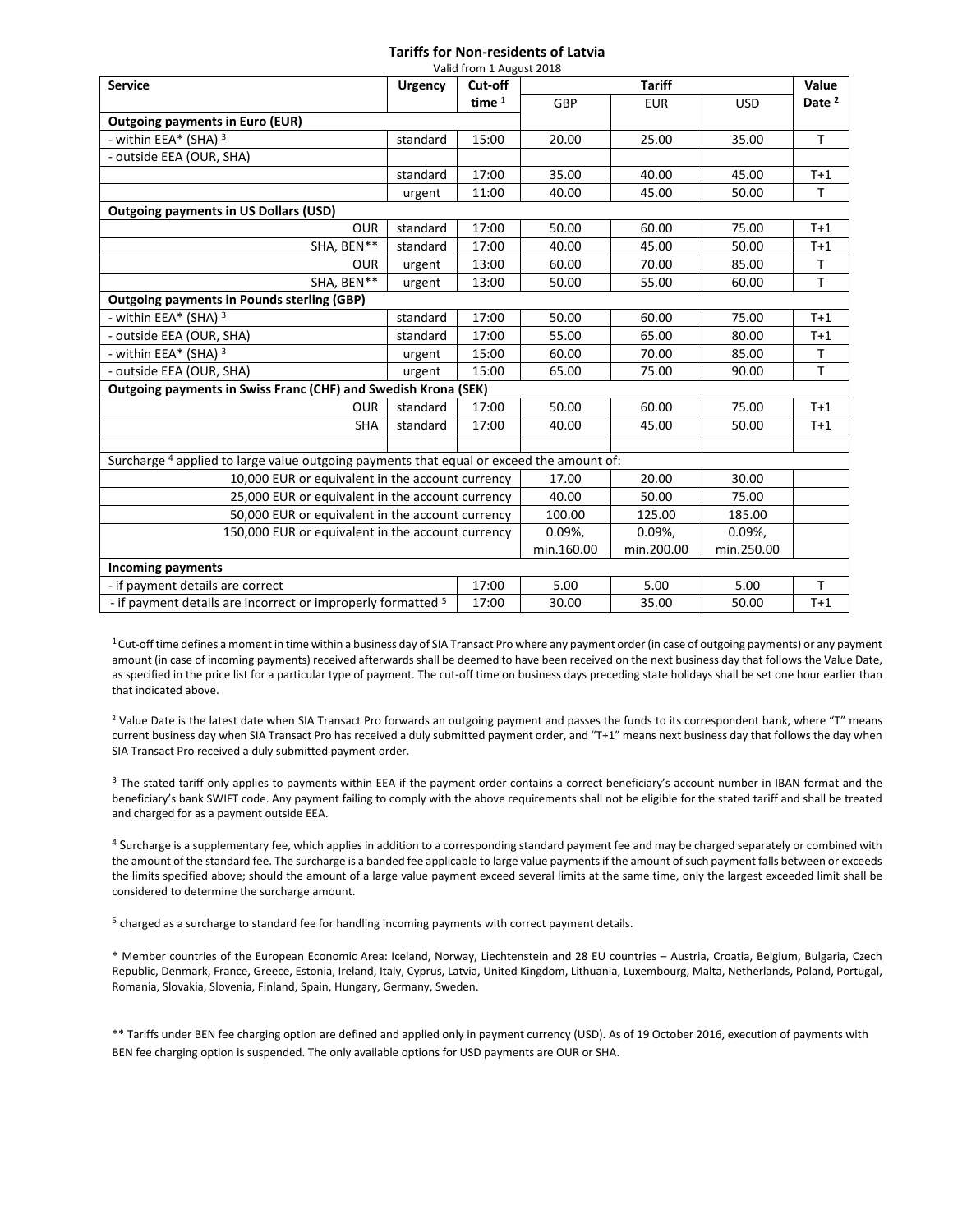# **HANDLING OF PAYMENT AMENDMENTS, CANCELLATIONS, VERIFICATIONS, INVESTIGATIONS, REJECTIONS, RETURNS AND NON STANDARD PAYMENT ORDERS**

**Tariffs for Residents of Latvia** Valid from 20 January 2020

| <b>Service</b>                                                                                                                            | <b>Tariff</b> |            |            |
|-------------------------------------------------------------------------------------------------------------------------------------------|---------------|------------|------------|
|                                                                                                                                           | GBP           | <b>EUR</b> | <b>USD</b> |
| Handling of outgoing payment inquiries (investigations)                                                                                   |               |            |            |
| - if inquiry is submitted within 6 months after the payment Value Date                                                                    |               |            |            |
| for domestic payments in EUR                                                                                                              | 12.00         | 15.00      | 25.00      |
| for all other payments*                                                                                                                   | 50.00         | 60.00      | 100.00     |
| - if inquiry is submitted more than 6 months after the payment Value Date                                                                 |               |            |            |
| for domestic payments in EUR                                                                                                              | 17.00         | 20.00      | 30.00      |
| for all other payments*                                                                                                                   | 70.00         | 80.00      | 120.00     |
|                                                                                                                                           |               |            |            |
| Cancellation or amendment of an outgoing payment order                                                                                    |               |            |            |
| - before a payment has been forwarded to a correspondent bank                                                                             | 10.00         | 10.00      | 10.00      |
| - after a domestic or EEA payment has been forwarded to a correspondent bank                                                              |               |            |            |
| for payments in EUR                                                                                                                       | 12.00         | 15.00      | 25.00      |
| for payments in other currencies*                                                                                                         | 70.00         | 80.00      | 120.00     |
| - after an international payment has been forwarded to a correspondent bank                                                               |               |            |            |
| for payments in EUR*                                                                                                                      | 25.00         | 30.00      | 45.00      |
| for payments in other currencies*                                                                                                         | 70.00         | 80.00      | 120.00     |
|                                                                                                                                           |               |            |            |
| Return of incoming payment to sender** (if the payment order is incorrect or non-compliant with the requirements set by SIA Transact Pro) |               |            |            |
| - for domestic and EEA payments in EUR                                                                                                    | 3.00          | 3.00       | 3.00       |
| - for all other payments                                                                                                                  | 25.00         | 25.00      | 25.00      |
| Execution of a non-standard payment order***                                                                                              | 15.00         | 15.00      | 15.00      |
| Assessment of payment compliance risk ****                                                                                                | 150.00        | 150.00     | 150.00     |
| Handling of a rejected and/or returned payment                                                                                            |               |            |            |
| - if received from within Latvia                                                                                                          | 20.00         | 20.00      | 30.00      |
| - if received from outside Latvia                                                                                                         | 25.00         | 25.00      | 40.00      |
| Preparation of a response to a correspondent bank's request*                                                                              | 25.00         | 25.00      | 25.00      |

\* SIA Transact Pro shall additionally charge the customer with the amount of actual costs (correspondent banks' fees) of providing the service, which may vary.

\*\* The fee is deducted from the payment amount being returned.

\*\*\* The fee shall apply in addition to fees stated for the relevant payment types and shall be charged for handling of payment orders submitted to SIA Transact Pro otherwise than using the automated payment order forms available in the Internet Office. The fee shall not apply, if SIA Transact Pro does not support submission of a payment order through the use of the automated payment order forms available in the Internet Office.

\*\*\*\* The fee is charged for investigation and enhanced analysis of the parties involved in an incoming or outgoing payment, which may also include provision of information in response to a request received from supervising authorities and/or institutions involved in payment execution.

#### **Tariffs for Non-residents of Latvia**

Valid from 20 January 2020

| <b>Service</b>                                                                                                                                   | <b>Tariff</b> |            |        |  |
|--------------------------------------------------------------------------------------------------------------------------------------------------|---------------|------------|--------|--|
|                                                                                                                                                  | GBP           | <b>EUR</b> | USD.   |  |
| Handling of outgoing payment inquiries (investigations)                                                                                          |               |            |        |  |
| - if inquiry submitted within 6 months after the payment Value Date*                                                                             | 50.00         | 60.00      | 100.00 |  |
| - if inquiry submitted more than 6 months after the payment Value Date*                                                                          | 70.00         | 80.00      | 120.00 |  |
|                                                                                                                                                  |               |            |        |  |
| Cancellation or amendment of an outgoing payment order                                                                                           |               |            |        |  |
| - before a payment has been forwarded to a correspondent bank                                                                                    | 15.00         | 15.00      | 15.00  |  |
| - after a domestic or EEA payment has been forwarded to a correspondent bank                                                                     |               |            |        |  |
| for payments in EUR                                                                                                                              | 25.00         | 30.00      | 45.00  |  |
| for payments in other currencies*                                                                                                                | 70.00         | 80.00      | 120.00 |  |
| - after an international payment has been forwarded to a correspondent bank                                                                      |               |            |        |  |
| for payments in EUR*                                                                                                                             | 50.00         | 60.00      | 100.00 |  |
| for payments in other currencies*                                                                                                                | 70.00         | 80.00      | 120.00 |  |
|                                                                                                                                                  |               |            |        |  |
| <b>Return of incoming payment to sender**</b> (if the payment order is incorrect or non-compliant with the requirements set by SIA Transact Pro) |               |            |        |  |
| - for domestic and EEA payments in EUR                                                                                                           | 3.00          | 3.00       | 3.00   |  |
| - for all other payments                                                                                                                         | 25.00         | 25.00      | 25.00  |  |
| Execution of a non-standard payment order***                                                                                                     | 15.00         | 15.00      | 15.00  |  |
| Assessment of payment compliance risk ****                                                                                                       | 150.00        | 150.00     | 150.00 |  |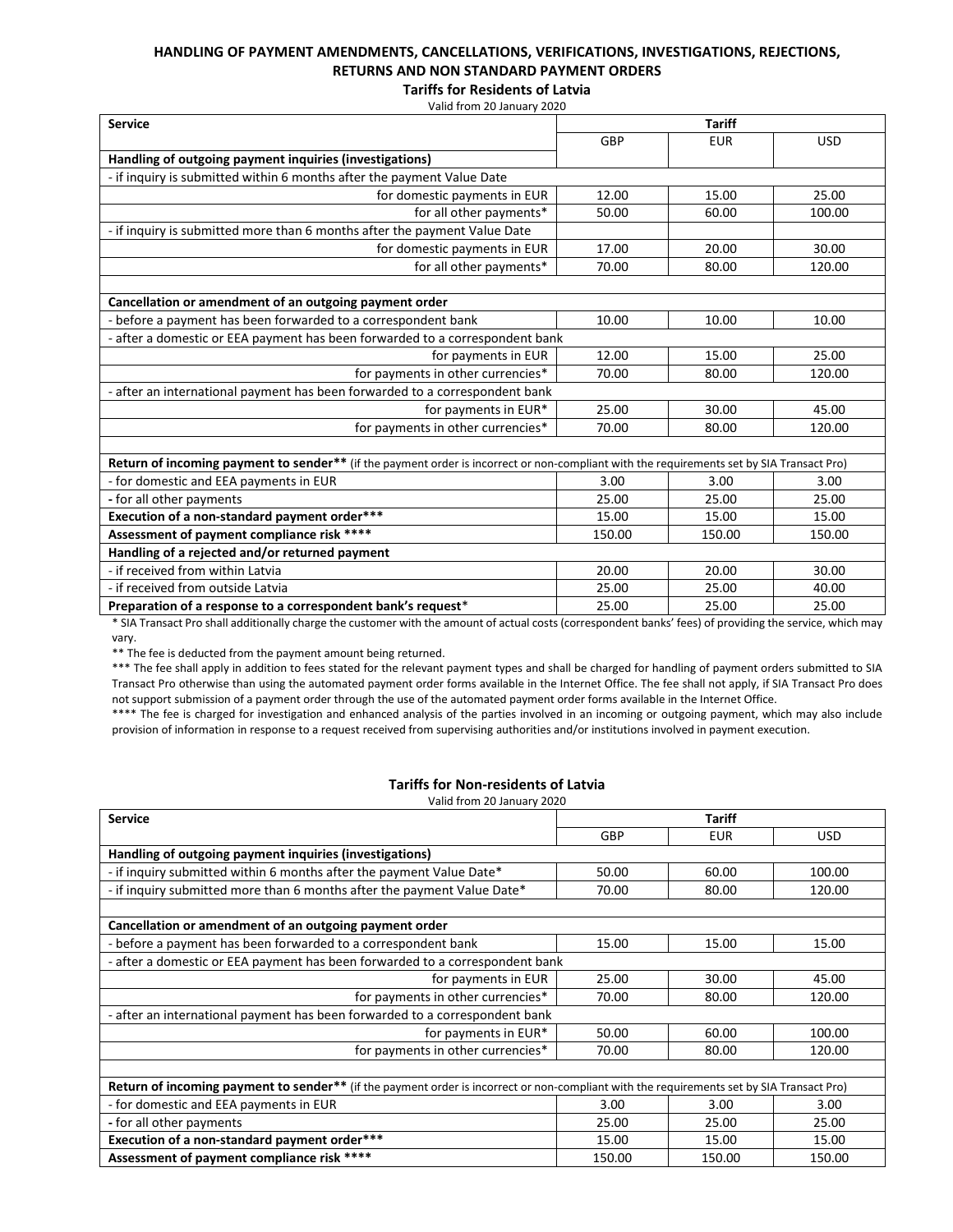| Handling of a rejected and/or returned payment               |        |        |        |  |  |  |
|--------------------------------------------------------------|--------|--------|--------|--|--|--|
| - if received from within Latvia                             | 20.00  | 20.00  | 30.00  |  |  |  |
| - if received from outside Latvia                            | 25.00  | 25.00  | 40.00  |  |  |  |
| Preparation of a response to a correspondent bank's request* | 100.00 | 100.00 | 100.00 |  |  |  |

\* SIA Transact Pro shall additionally charge the customer with the amount of actual costs (correspondent banks' fees) of providing the service, which may vary.

\*\* The fee is deducted from the payment amount being returned.

\*\*\* The fee shall apply in addition to fees stated for the relevant payment types and shall be charged for handling of payment orders submitted to SIA Transact Pro otherwise than using the automated payment order forms available in the Internet Office. The fee shall not apply, if SIA Transact Pro does not support submission of a payment order through the use of the automated payment order forms available in the Internet Office.

\*\*\*\* The fee is charged for investigation and enhanced analysis of the parties involved in an incoming or outgoing payment, which may also include provision of information in response to a request received from supervising authorities and/or institutions involved in payment execution.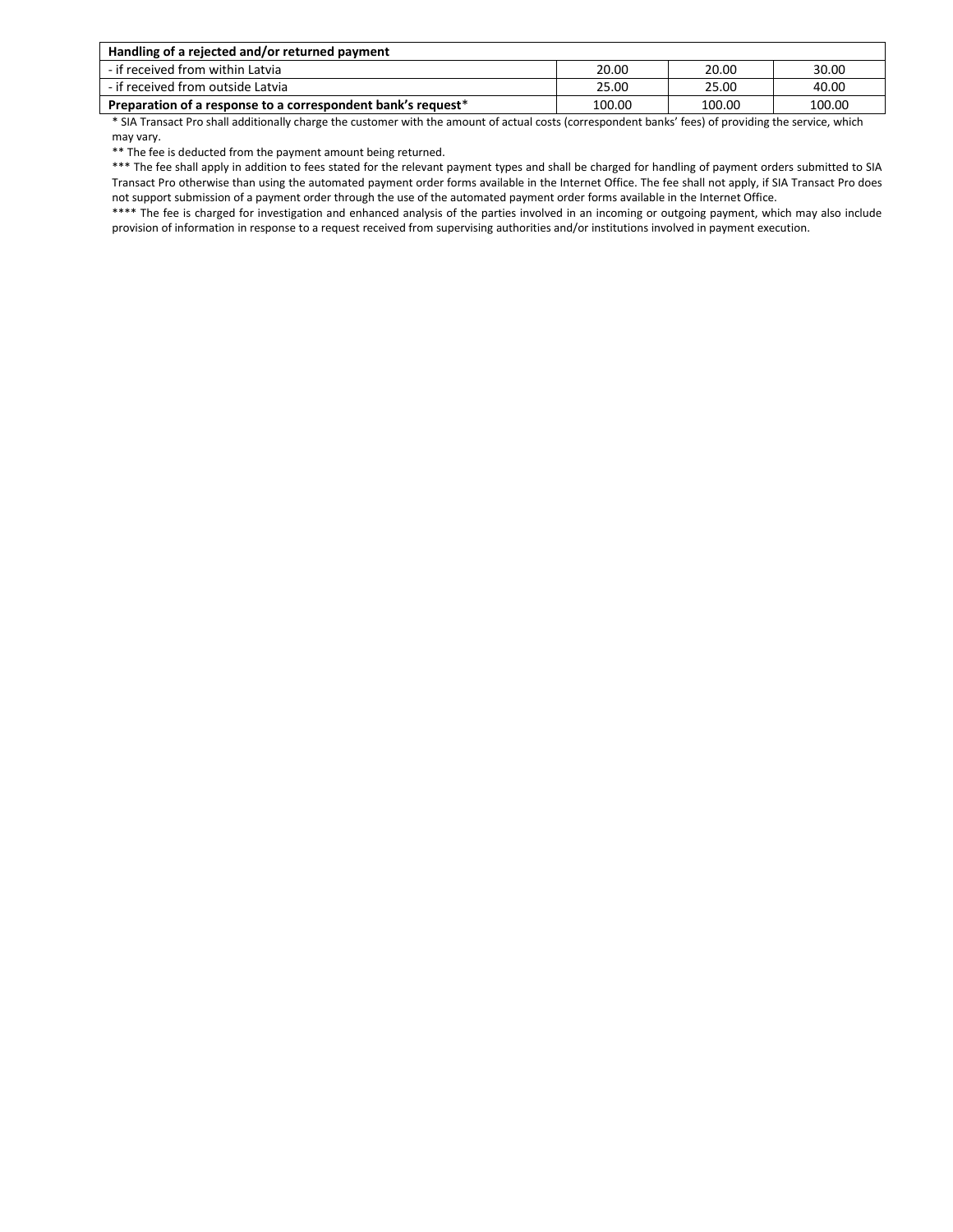## **ISSUANCE OF DOCUMENTS, STATEMENTS AND REFERENCES**

## **CONSIGNMENT DELIVERY**

#### **For Residents and Non-residents of Latvia**

| Valid from 1 August 2018 |  |
|--------------------------|--|
|                          |  |

| <b>Service</b>                                                           | <b>Tariff</b>    |                  |                   |  |
|--------------------------------------------------------------------------|------------------|------------------|-------------------|--|
|                                                                          | GBP              | <b>EUR</b>       | <b>USD</b>        |  |
| Issuance of a standard account reference (confirming the existence of an | 10.00            | 10.00            | 15.00             |  |
| account and stating account balance)                                     |                  |                  |                   |  |
| Issuance of a non-standard reference                                     | 45.00            | 50.00            | 75.00             |  |
| Preparation of a response to an auditor's request                        | 85.00            | 100.00           | 150.00            |  |
| Notarial certification of the reference*                                 | 55.00            | 60.00            | 100.00            |  |
| Issuance of a standard account statement                                 |                  |                  |                   |  |
| - electronically via Transact Online                                     | Free of charge   | Free of charge   | Free of charge    |  |
| - in paper                                                               |                  |                  |                   |  |
| for a period no longer than 1 year                                       | 10.00            | 10.00            | 15.00             |  |
| for a period longer than 1 year                                          | 1.00 per page,   | 1.00 per page,   | 1.50 per page,    |  |
|                                                                          | min. 15.00       | min. 15.00       | min. 25.00        |  |
| Issuance of a closed account statement                                   | 1.00 per page,   | 1.00 per page,   | 1.50 per page,    |  |
|                                                                          | min. 20.00       | min. 20.00       | min. 30.00        |  |
| Issuance of payment confirmation documentation (copies of SWIFT etc.)    |                  |                  |                   |  |
| - if requested within 1 month of the payment Value Date                  | 5.00             | 5.00             | 5.00              |  |
| - if requested after 1 month of the payment Value Date                   | 10.00            | 10.00            | 10.00             |  |
| Delivery of documentation and other consignment by courier service       | $7.50 + cost of$ | $7.50 + cost of$ | $10.00 + cost of$ |  |
|                                                                          | courier service  | courier service  | courier service   |  |
| Delivery of documentation by fax                                         | 5.00 per page    | 5.00 per page    | 7.50 per page     |  |

\* Value Added Tax (VAT) shall be charged on the fee amount in accordance with the Law on Value Added Tax of the Republic of Latvia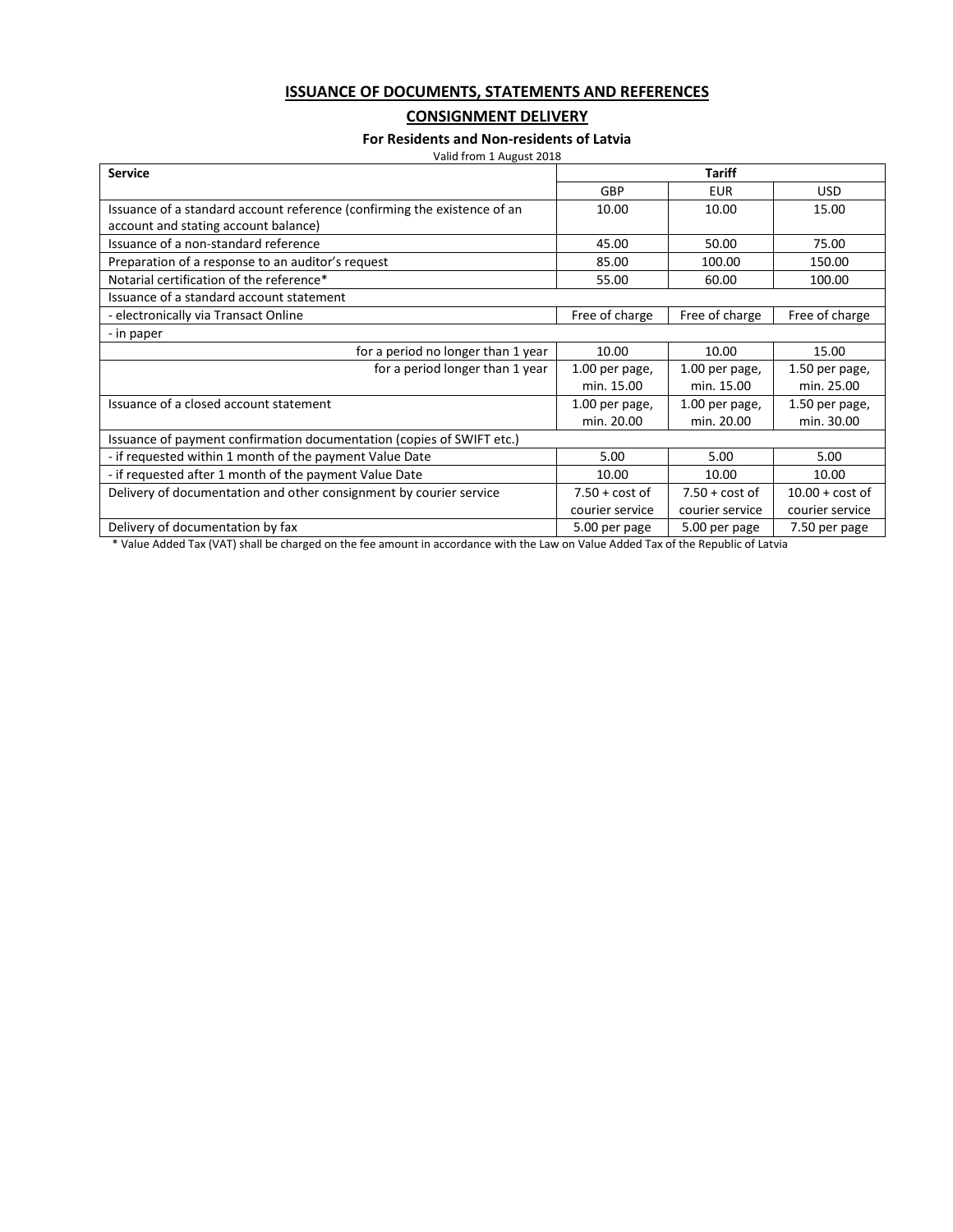## **FEES & CHARGES For Corporate Entities and Individual Entrepreneurs**

#### **ACCOUNT OPENING AND MAINTENANCE**

**For Residents of Latvia**

| Valid from 2 December 2019                                                         |                                                       |                                                        |                |  |
|------------------------------------------------------------------------------------|-------------------------------------------------------|--------------------------------------------------------|----------------|--|
| <b>Service</b>                                                                     |                                                       | <b>Tariff</b>                                          |                |  |
|                                                                                    | GBP                                                   | <b>EUR</b>                                             | <b>USD</b>     |  |
| Review of the documentation required for opening of a current account <sup>1</sup> | 50.00                                                 | 50.00                                                  | 50.00          |  |
| Account opening                                                                    | 35.00                                                 | 35.00                                                  | 60.00          |  |
| Account opening surcharge (for remotely identified Customers)                      | 15.00                                                 | 15.00                                                  | 20.00          |  |
| Account closure                                                                    | 10.00                                                 | 10.00                                                  | 15.00          |  |
| Account closure when the customer does not comply with the requirements            | 300.00                                                | 300.00                                                 | 300.00         |  |
| of the Client Policy of SIA Transact Pro                                           |                                                       |                                                        |                |  |
| Account maintenance                                                                | Free of charge                                        | Free of charge                                         | Free of charge |  |
| Inactive account maintenance <sup>2</sup>                                          | 20.00                                                 | 20.00                                                  | 20.00          |  |
| Account maintenance during closure, monthly fee 3                                  |                                                       |                                                        |                |  |
| Up to 3 months                                                                     | 20.00                                                 | 20.00                                                  | 30.00          |  |
| Starting from the 4 <sup>th</sup> month                                            | 200.00                                                | 200.00                                                 | 200.00         |  |
| Starting from the 7 <sup>th</sup> month                                            | 1,000.00                                              | 1,000.00                                               | 1,000.00       |  |
| Servicing of a high risk customer (set individually)                               |                                                       | Information available upon request at SIA Transact Pro |                |  |
| Individual monitoring of customer's account transactions (set individually)        |                                                       | Information available upon request at SIA Transact Pro |                |  |
| Modification of customer's profile due to changes in legal documents               | 5.00                                                  | 5.00                                                   | 7.50           |  |
| Over-the-limit interest rate, APR %                                                | 45%                                                   | 45%                                                    | 45%            |  |
| Late payment fee 4                                                                 | 10.00                                                 | 10.00                                                  | 10.00          |  |
| Fine for customer's action or inaction that causes SIA Transact Pro to reason-ably | Up to 10% of the total balance held on the customer's |                                                        |                |  |
| suspect the customer's non-compliance with the applicable regulation <sup>5</sup>  | current and card accounts, min. EUR 5,000.00          |                                                        |                |  |
| Fine for failure to duly submit documentation or provide information by the        | 500.00                                                | 500.00                                                 | 500.00         |  |
| deadline indicated in SIA Transact Pro request <sup>6</sup>                        |                                                       |                                                        |                |  |
| Express overdraft (authorization bonus) issuance fee                               | 10.00                                                 | 10.00                                                  | 10.00          |  |
| Acceptance of a bailiff's order or State Revenue Service collection order 7        | 10.00                                                 | 10.00                                                  | 10.00          |  |

 $1$  Customer pays the fee by settling SIA Transact Pro invoice. The fee is not refunded in case the request to open an account is rejected.

<sup>2</sup> An inactive account is a current account, which is not being closed, but has not been used for transactions initiated by or attributed to the Customer within at least 12 consecutive months.

<sup>3</sup> Monthly fee for maintenance of an account, which is being closed at the Customer's request or by the Institution's initiative and has a positive balance, if the Customer has not provided the Institution with proper instructions for transferring the remaining account balance. The fee starts to apply as of the 2<sup>nd</sup> calendar month after initiation of the account closure, if initiated by the Institution, or as of the next calendar month after initiation of the account closure, if requested by the Customer, but no earlier than any contractual impediment for the balance transfer has become void under other agreements between the Institution and the Customer; if the account closure is initiated by the Institution as a result of the Customer being liquidated / Customer's registration being cancelled from a commercial registry maintained by their country of residence, the fee starts to apply as of the next month following the liquidation of the Customer / cancellation of the Customer's registration.

<sup>4</sup> Late payment fee applies and is charged when an amount, for which an account has been overdrawn (whether with or without the Institution's authorization), is not repaid to and received by the Institution on or before the last day of the current month or other date agreed between the customer and the Institution.

<sup>5</sup> The fine applies for every registered incident when SIA Transact Pro states that it has valid grounds to believe that the Customer's action or inaction may present a risk of losses to SIA Transact Pro, including, but not limited to, reputational damage; payment of the penalty does not exempt the Customer from the liability to reimburse SIA Transact Pro for any losses that SIA Transact Pro has incurred or will incur as a result of the Customer's action or inaction as per agreements made between SIA Transact Pro and the Customer, as well as in accordance with the applicable regulation.

<sup>6</sup> The fine applies for every such incident; payment of the penalty does not exempt the Customer from any liabilities under the applicable regulation and any agreements made between SIA Transact Pro and the Customer, including, but not limited to, the Customer's liability to reimburse SIA Transact Pro for any losses that SIA Transact Pro has incurred or will incur.

<sup>7</sup> In case such order is executed, every payment thereunder shall be additionally charged a fee applicable to domestic payments.

#### **For Non-residents of Latvia**

Valid from 2 December 2019

| <b>Service</b>                                                          | <b>Tariff</b> |                                                        |            |  |
|-------------------------------------------------------------------------|---------------|--------------------------------------------------------|------------|--|
|                                                                         | <b>GBP</b>    | <b>EUR</b>                                             | <b>USD</b> |  |
| Review of the documentation required for opening of a current account 1 | 250.00        | 250.00                                                 | 250.00     |  |
| Account opening                                                         | 75.00         | 75.00                                                  | 125.00     |  |
| Account opening surcharge (for remotely identified Customers)           | 25.00         | 25.00                                                  | 40.00      |  |
| Account closure                                                         | 250.00        | 250.00                                                 | 250.00     |  |
| Account closure when the customer does not comply with the requirements | 1,000.00      | 1,000.00                                               | 1,000.00   |  |
| of the Client Policy of SIA Transact Pro                                |               |                                                        |            |  |
| Account maintenance, monthly fee                                        | 30.00         | 30.00                                                  | 30.00      |  |
| Inactive account maintenance <sup>2</sup>                               | 200.00        | 200.00                                                 | 200.00     |  |
| Account maintenance during closure, monthly fee 3                       |               |                                                        |            |  |
| Up to 3 months                                                          | 1,000.00      | 1,000.00                                               | 1,000.00   |  |
| Starting from the 4 <sup>th</sup> month                                 | 5,000.00      | 5,000.00                                               | 5,000.00   |  |
| Starting from the 7 <sup>th</sup> month                                 | 10,000.00     | 10,000.00                                              | 10,000.00  |  |
| Servicing of a high risk customer (set individually)                    |               | Information available upon request at SIA Transact Pro |            |  |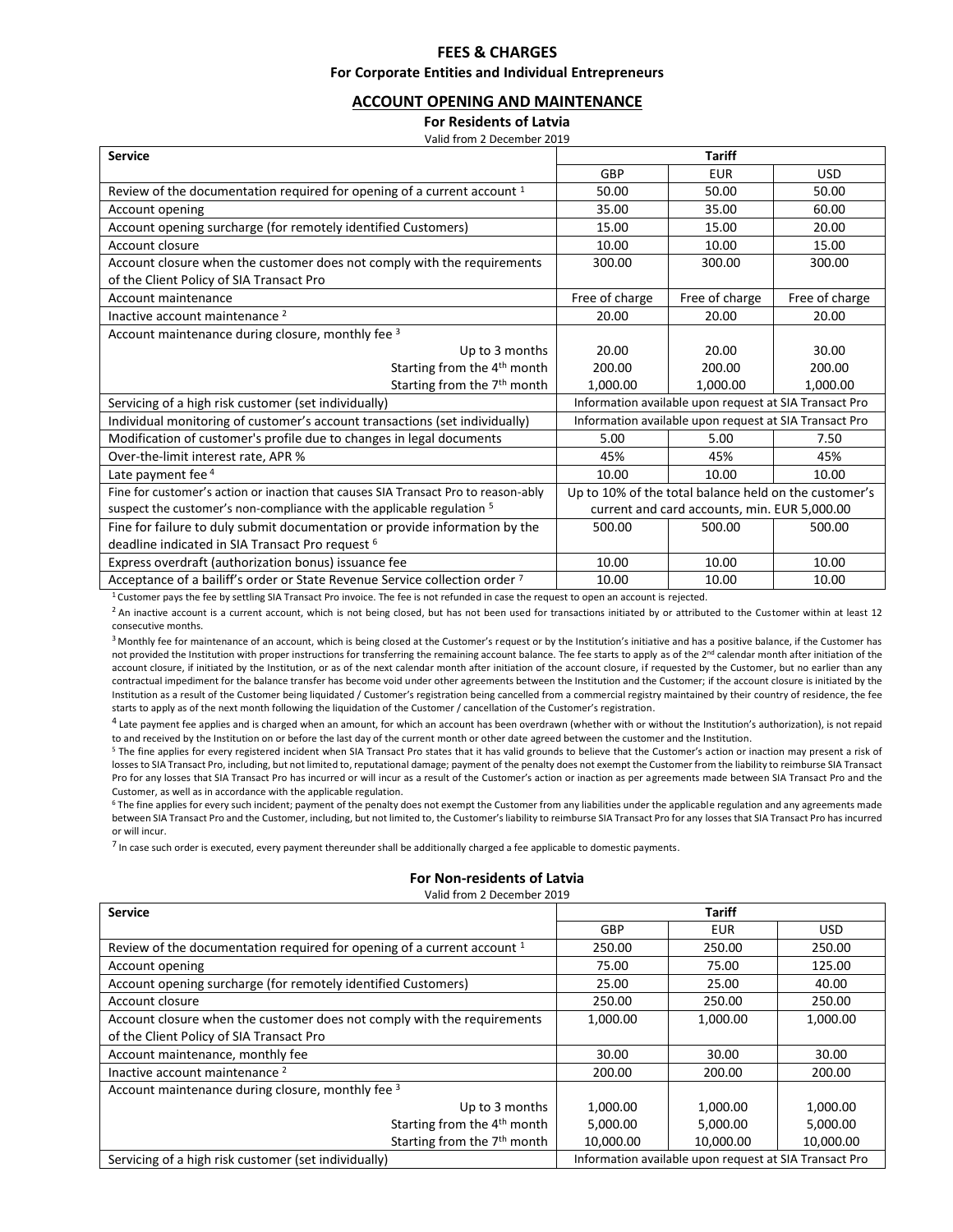| Individual monitoring of customer's account transactions (set individually)        | Information available upon request at SIA Transact Pro |                                                       |                |
|------------------------------------------------------------------------------------|--------------------------------------------------------|-------------------------------------------------------|----------------|
| Modification of customer's profile due to changes in legal documents               |                                                        |                                                       |                |
| Changes in real beneficiaries and authorized representatives                       | 200.00                                                 | 200.00                                                | 200.00         |
| Other changes                                                                      | 50.00                                                  | 50.00                                                 | 50.00          |
| Modification of customer's profile due to changes in shareholding                  | 100.00                                                 | 100.00                                                | 125.00         |
| Account balance maintenance fee 4                                                  | Free of charge                                         | $0.70\%$ p.a.                                         | Free of charge |
| Over-the-limit interest rate, APR %                                                | 45%                                                    | 45%                                                   | 45%            |
| Late payment fee <sup>5</sup>                                                      | 10.00                                                  | 10.00                                                 | 10.00          |
| Fine for customer's action or inaction that causes SIA Transact Pro to reason-ably |                                                        | Up to 10% of the total balance held on the customer's |                |
| suspect the customer's non-compliance with the applicable regulation $6$           |                                                        | current and card accounts, min. EUR 5,000.00          |                |
| Fine for failure to duly submit documentation or provide information by the        | 500.00                                                 | 500.00                                                | 500.00         |
| deadline indicated in SIA Transact Pro request <sup>7</sup>                        |                                                        |                                                       |                |
| Express overdraft (authorization bonus) issuance fee                               | 10.00                                                  | 10.00                                                 | 10.00          |
| Acceptance of a bailiff's order or State Revenue Service collection order 8        | 10.00                                                  | 10.00                                                 | 10.00          |

 $1$  Customer pays the fee by settling SIA Transact Pro invoice. The fee is not refunded in case the request to open an account is rejected.

<sup>2</sup> An inactive account is a current account, which is not being closed, but has not been used for transactions initiated by or attributed to the Customer within at least 12 consecutive months.

<sup>3</sup> Monthly fee for maintenance of an account, which is being closed at the Customer's request or by the Institution's initiative and has a positive balance, if the Customer has not provided the Institution with proper instructions for transferring the remaining account balance. The fee starts to apply as of the 2<sup>nd</sup> calendar month after initiation of the account closure, if initiated by the Institution, or as of the next calendar month after initiation of the account closure, if requested by the Customer, but no earlier than any contractual impediment for the balance transfer has become void under other agreements between the Institution and the Customer; if the account closure is initiated by the Institution as a result of the Customer being liquidated / Customer's registration being cancelled from a commercial registry maintained by their country of residence, the fee starts to apply as of the next month following the liquidation of the Customer / cancellation of the Customer's registration.

<sup>4</sup> The fee is calculated for each calendar day when the Customer's current accounts have had a positive balance in the respective currency assuming there are 360 calendar days in a year.

<sup>5</sup> Late payment fee applies and is charged when an amount, for which an account has been overdrawn (whether with or without the Institution's authorization), is not repaid to and received by the Institution on or before the last day of the current month or other date agreed between the customer and the Institution.

<sup>6</sup> The fine applies for every registered incident when SIA Transact Pro states that it has valid grounds to believe that the Customer's action or inaction may present a risk of losses to SIA Transact Pro, including, but not limited to, reputational damage; payment of the penalty does not exempt the Customer from the liability to reimburse SIA Transact Pro for any losses that SIA Transact Pro has incurred or will incur as a result of the Customer's action or inaction as per agreements made between SIA Transact Pro and the Customer, as well as in accordance with the applicable regulation.

 $7$  The fine applies for every such incident; payment of the penalty does not exempt the Customer from any liabilities under the applicable regulation and any agreements made between SIA Transact Pro and the Customer, including, but not limited to, the Customer's liability to reimburse SIA Transact Pro for any losses that SIA Transact Pro has incurred or will incur

<sup>8</sup> In case such order is executed, every payment thereunder shall be additionally charged a fee applicable to domestic payments.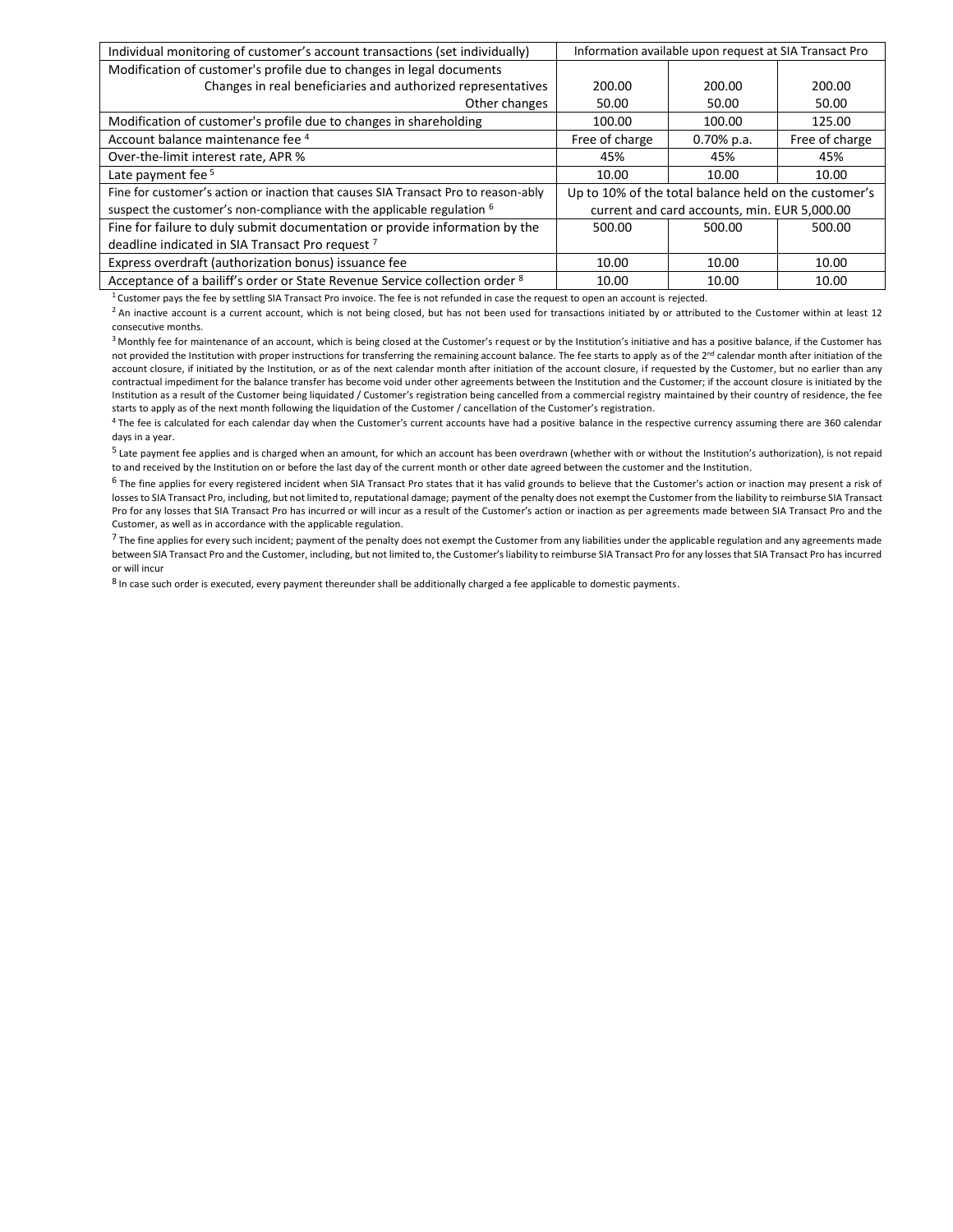# **REMOTE ACCOUNT MANAGEMENT**

**For Residents and Non-residents of Latvia**

Valid from 5 May 2017

| <b>Service</b>                                                                          |                                                              | <b>Tariff</b>                                              |                |                |  |
|-----------------------------------------------------------------------------------------|--------------------------------------------------------------|------------------------------------------------------------|----------------|----------------|--|
|                                                                                         |                                                              | GBP                                                        | <b>EUR</b>     | USD.           |  |
| <b>Connection to Transact Online</b>                                                    | Free of charge                                               | Free of charge                                             | Free of charge |                |  |
| Issuance of account access password and a code card                                     |                                                              | Free of charge                                             | Free of charge | Free of charge |  |
| Replacement of account access password or a code card                                   | 10.00                                                        | 10.00                                                      | 15.00          |                |  |
| Issuance of the first security token                                                    | Free of charge                                               | Free of charge                                             | Free of charge |                |  |
| Issuance of an additional security token or replacement of a security token 1           | 25.00                                                        | 25.00                                                      | 40.00          |                |  |
| Access to a 3 <sup>rd</sup> party accounts or cards (on the basis of power of attorney) |                                                              | 20.00                                                      | 20.00          | 30.00          |  |
| Non-standard withdrawal limit set-up fee                                                |                                                              | 20.00                                                      | 20.00          | 20.00          |  |
| <b>Withdrawal limits</b>                                                                |                                                              |                                                            |                |                |  |
| Withdrawal limit <sup>2</sup> (for face-to-face identified Customers)                   |                                                              |                                                            |                |                |  |
| On each account                                                                         | 300,000 EUR monthly or an equivalent in the account currency |                                                            |                |                |  |
| Withdrawal limit <sup>2</sup> (for remotely identified Customers)                       |                                                              |                                                            |                |                |  |
| On each account                                                                         |                                                              | 1,500 EUR monthly or an equivalent in the account currency |                |                |  |

<sup>1</sup> Replacement of a faulty security token is provided free of charge within 2 years after issuance, unless the damage was caused by the token user.

<sup>2</sup>The limit is set on the maximum total amount of payments and does not apply to Card Transactions and Payments between accounts of the same customer within SIA Transact Pro. The limit only imposes restrictions on outgoing interbank Payments (credit transfers) and Payments that a corporate customer effects in favor of other beneficiaries within SIA Transact Pro. Payments made by individual entrepreneurs are subject to withdrawal limits set for private individuals.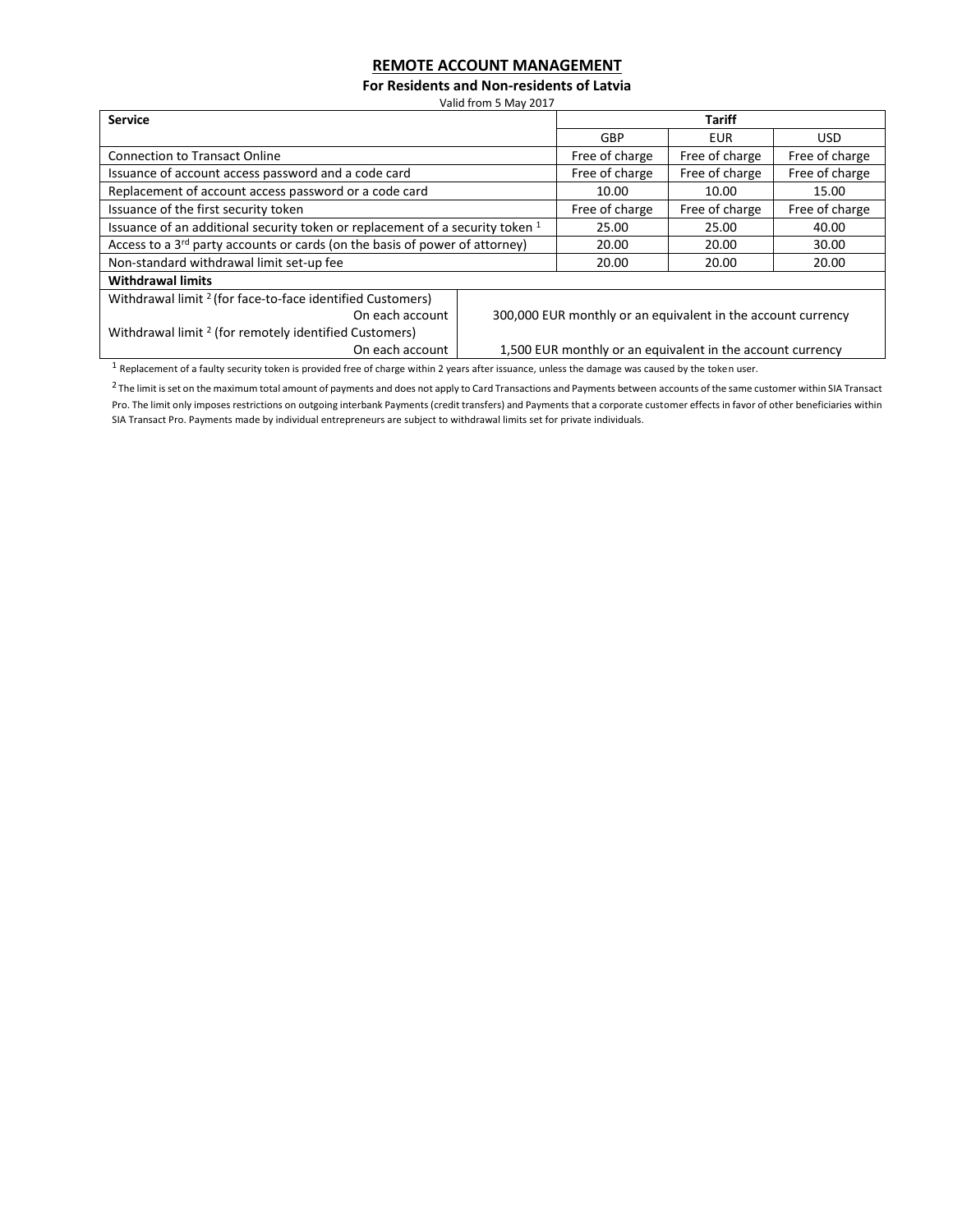# **PAYMENTS (WIRE TRANSFERS)\***

\*In addition to the below payment fees a fee for non-standard payment order execution may apply in accordance with the terms stated in the section "HANDLING OF PAYMENT AMENDMENTS, CANCELLATIONS, INVESTIGATIONS, REJECTIONS, RETURNS AND NON STANDARD PAYMENT ORDERS" of the present Pricelist.

#### **INTERNAL PAYMENTS between accounts within SIA TRANSACT PRO**

**For Residents of Latvia**

| Valid from 27 July 2016                                                                                                         |          |                          |                |                |                   |
|---------------------------------------------------------------------------------------------------------------------------------|----------|--------------------------|----------------|----------------|-------------------|
| <b>Service</b>                                                                                                                  | Cut-off  |                          | <b>Tariff</b>  |                | Value             |
|                                                                                                                                 | time $1$ | <b>GBP</b><br><b>EUR</b> |                | <b>USD</b>     | Date <sup>2</sup> |
| Outgoing payments within SIA Transact Pro                                                                                       |          |                          |                |                |                   |
| - between accounts of the same customer                                                                                         | 17:00    | Free of charge           | Free of charge | Free of charge |                   |
| - to an account of another customer within SIA Transact Pro                                                                     | 17:00    | 1.00                     | 1.00           | 1.50           |                   |
| Surcharge 4 applied to large value internal payments to another customer's account, if the payment amount equals or exceeds the |          |                          |                |                |                   |
| amount of:                                                                                                                      |          |                          |                |                |                   |
| 500 EUR or equivalent in the account currency                                                                                   |          | 3.00                     | 3.00           | 5.00           |                   |
| 3,000 EUR or equivalent in the account currency                                                                                 | 10.00    | 10.00                    | 15.00          |                |                   |
| 10,000 EUR or equivalent in the account currency                                                                                |          | $0.09\%$ ,               | $0.09\%$ .     | $0.09\%$       |                   |
|                                                                                                                                 |          | min.15.00                | min.15.00      | min.25.00      |                   |

#### **For Non-residents of Latvia**

| Valid from 27 July 2016                                                                                                         |          |           |               |           |                   |
|---------------------------------------------------------------------------------------------------------------------------------|----------|-----------|---------------|-----------|-------------------|
| <b>Service</b>                                                                                                                  | Cut-off  |           | <b>Tariff</b> |           |                   |
|                                                                                                                                 | time $1$ | GBP       | <b>EUR</b>    |           | Date <sup>2</sup> |
| Outgoing payments within SIA Transact Pro                                                                                       |          |           |               |           |                   |
| - between accounts of the same customer                                                                                         | 17:00    | 2.00      | 2.00          | 3.00      |                   |
| - to an account of another customer within SIA Transact Pro                                                                     | 17:00    | 2.00      | 2.00          | 3.00      |                   |
| Surcharge 4 applied to large value internal payments to another customer's account, if the payment amount equals or exceeds the |          |           |               |           |                   |
| amount of:                                                                                                                      |          |           |               |           |                   |
| 500 EUR or equivalent in the account currency                                                                                   |          | 3.00      | 3.00          | 5.00      |                   |
| 3,000 EUR or equivalent in the account currency                                                                                 | 10.00    | 10.00     | 15.00         |           |                   |
| 10,000 EUR or equivalent in the account currency                                                                                |          | 0.09%     | 0.09%         | 0.09%     |                   |
|                                                                                                                                 |          | min.15.00 | min.15.00     | min.25.00 |                   |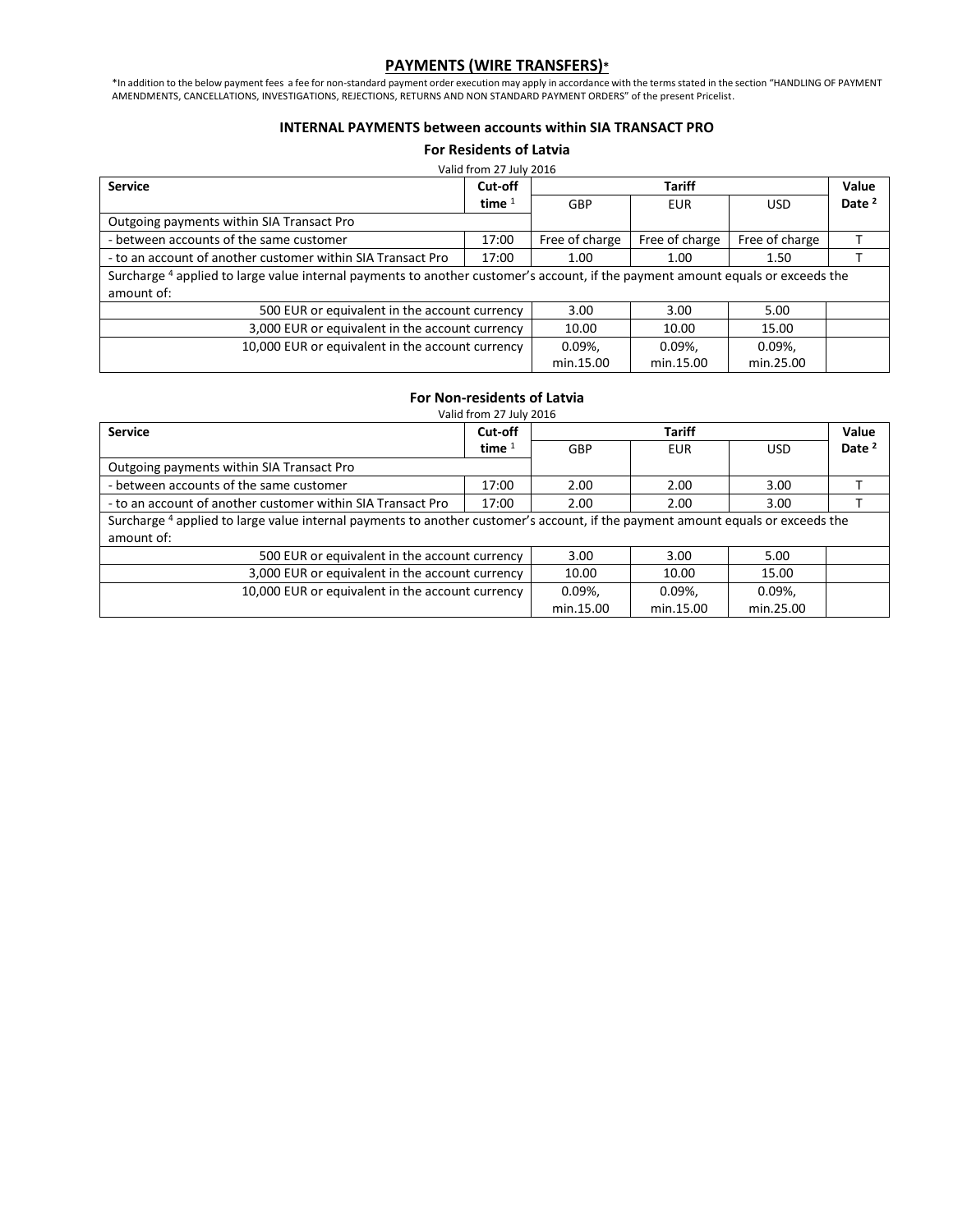#### **DOMESTIC AND INTERNATIONAL PAYMENTS**

The following intermediary bank fee charging options are supported, where applicable:

**OUR** – the customer pays fees charged by SIA Transact Pro and correspondent banks. However, additional fees may also apply if an intermediary bank or the beneficiary bank charges such additional fees while processing the transfer. In certain cases a correspondent bank and/or the beneficiary bank may disregard the instructions of SIA Transact Pro, therefore the fees of such banks may still be withdrawn from the amount of payment.

**SHA** – the customer pays fees charged by SIA Transact Pro. The beneficiary (payment recipient) covers payment processing fees of intermediary banks and the beneficiary bank.

**BEN** – the beneficiary pays fees charged by SIA Transact Pro and intermediary banks. Such fees are withdrawn from the amount of payment. The minimum payment amount under this method is set at EUR 200 or an equivalent in other currencies.

The following rules shall apply to processing of payments:

- SIA Transact Pro only applies SHA-type fees for outgoing payments in euro (EUR) and Pound sterling (GBP) within EEA\*. When making payments in EUR or GBP to financial institutions located in EEA countries, the beneficiary bank shall receive the full amount of payment; the beneficiary bank's fee may be charged to the beneficiary, if this is stipulated in the agreement between the beneficiary bank and the beneficiary (payment recipient). If BEN or OUR-type fee is specified in the payment order that falls under this rule, SIA Transact Pro shall be entitled to change it to SHA without obtaining an approval from the customer.
- SIA Transact Pro applies OUR or SHA-type fees for outgoing payments in euro (EUR) and Pound sterling (GBP) to any financial institution located outside EEA; BEN-type fees do not apply to transfers in EUR, GBP, CHF and SEK.

| Valid from 2 December 2019                                                                          |                |          |                        |                |                |                   |
|-----------------------------------------------------------------------------------------------------|----------------|----------|------------------------|----------------|----------------|-------------------|
| <b>Service</b>                                                                                      | <b>Urgency</b> | Cut-off  | <b>Tariff</b>          |                |                | Value             |
|                                                                                                     |                | time $1$ | GBP                    | <b>EUR</b>     | <b>USD</b>     | Date <sup>2</sup> |
| <b>Outgoing payments in Euro (EUR)</b>                                                              |                |          |                        |                |                |                   |
| - within EEA* (SHA) 3                                                                               | standard       | 15:00    | 2.00                   | 2.00           | 2.00           | $\mathsf{T}$      |
| - outside EEA (OUR, SHA)                                                                            |                |          |                        |                |                |                   |
|                                                                                                     | standard       | 17:00    | 17.00                  | 20.00          | 30.00          | $T+1$             |
|                                                                                                     | urgent         | 11:00    | 20.00                  | 25.00          | 35.00          | т                 |
| <b>Outgoing payments in US Dollars (USD)</b>                                                        |                |          |                        |                |                |                   |
| <b>OUR</b>                                                                                          | standard       | 17:00    | 50.00                  | 60.00          | 75.00          | $T+1$             |
| SHA, BEN**                                                                                          | standard       | 17:00    | 40.00                  | 45.00          | 50.00          | $T+1$             |
| <b>OUR</b>                                                                                          | urgent         | 13:00    | 60.00                  | 70.00          | 85.00          | T                 |
| SHA, BEN**                                                                                          | urgent         | 13:00    | 50.00                  | 55.00          | 60.00          | $\mathsf{T}$      |
| <b>Outgoing payments in Pounds sterling (GBP)</b>                                                   |                |          |                        |                |                |                   |
| - within EEA* (SHA) 3                                                                               | standard       | 17:00    | 50.00                  | 60.00          | 75.00          | $T+1$             |
| - outside EEA (OUR, SHA)                                                                            | standard       | 17:00    | 55.00                  | 65.00          | 80.00          | $T+1$             |
| - within EEA* (SHA) 3                                                                               | urgent         | 15:00    | 60.00                  | 70.00          | 85.00          | T                 |
| - outside EEA (OUR, SHA)                                                                            | urgent         | 15:00    | 65.00                  | 75.00          | 90.00          | $\mathsf{T}$      |
| Outgoing payments in Swiss Franc (CHF) and Swedish Krona (SEK)                                      |                |          |                        |                |                |                   |
| <b>OUR</b>                                                                                          | standard       | 15:00    | 50.00                  | 60.00          | 75.00          | $T+1$             |
| <b>SHA</b>                                                                                          | standard       | 15:00    | 40.00                  | 45.00          | 50.00          | $T+1$             |
|                                                                                                     |                |          |                        |                |                |                   |
| Surcharge <sup>4</sup> applied to large value outgoing payments that equal or exceed the amount of: |                |          |                        |                |                |                   |
| 500 EUR or equivalent in the account currency                                                       |                |          | 5.00                   | 5.00           | 5.00           |                   |
| 3,000 EUR or equivalent in the account currency                                                     |                |          | 15.00                  | 15.00          | 15.00          |                   |
| 10,000 EUR or equivalent in the account currency                                                    |                |          | 0.10%                  | 0.10%          | 0.10%          |                   |
|                                                                                                     |                |          | min.25.00<br>min.25.00 |                | min.25.00      |                   |
| <b>Incoming payments</b>                                                                            |                |          |                        |                |                |                   |
| - if payment details are correct                                                                    |                | 17:00    | Free of charge         | Free of charge | Free of charge | $\mathsf{T}$      |
| - if payment details are incorrect or improperly formatted <sup>5</sup>                             |                | 17:00    | 30.00                  | 35.00          | 50.00          | $T+1$             |

# **Tariffs for Residents of Latvia**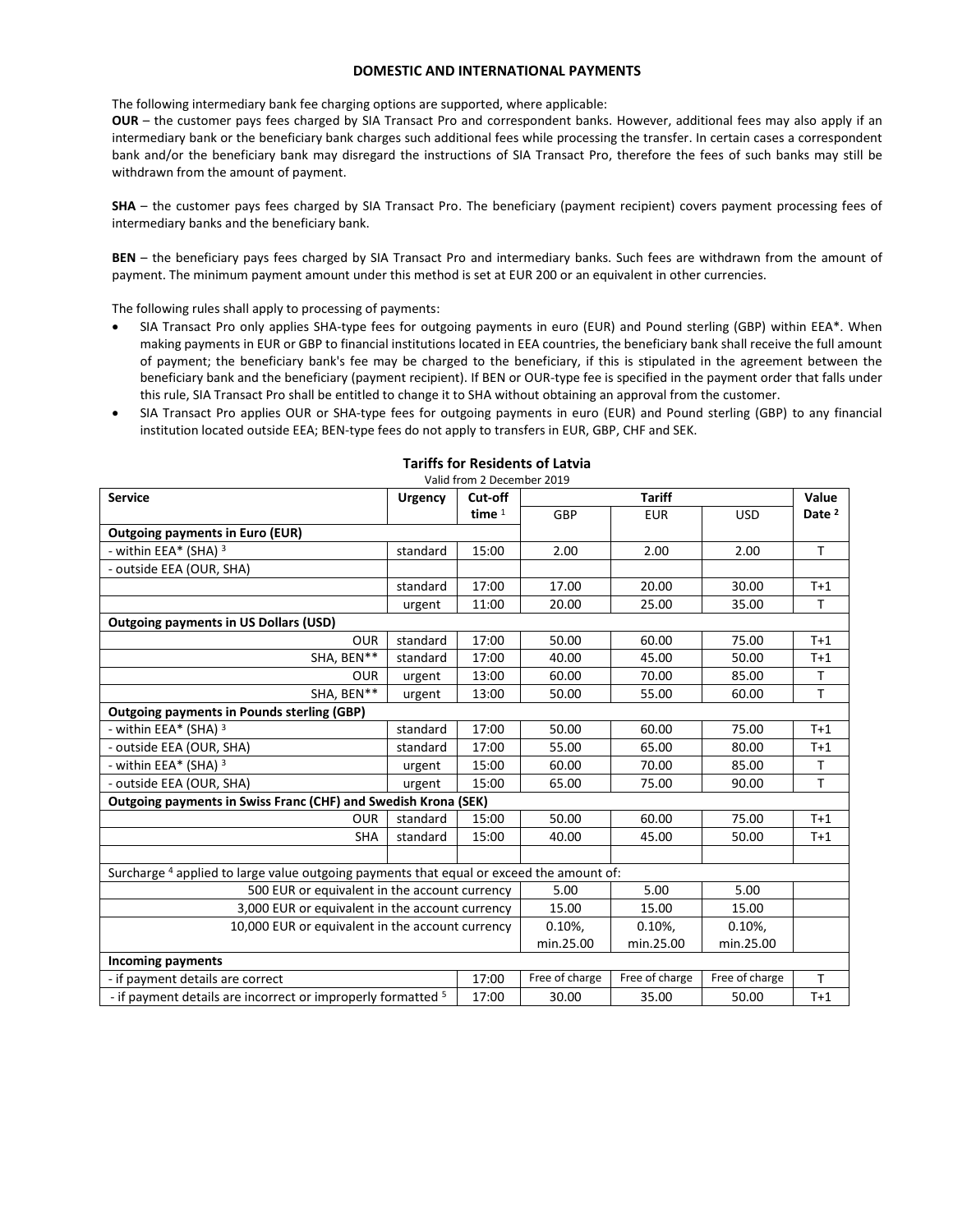# **Tariffs for Non-residents of Latvia**

| Valid from 2 December 2019                                                                          |                |          |            |               |            |                   |
|-----------------------------------------------------------------------------------------------------|----------------|----------|------------|---------------|------------|-------------------|
| <b>Service</b>                                                                                      | <b>Urgency</b> | Cut-off  |            | <b>Tariff</b> |            | Value             |
|                                                                                                     |                | time $1$ | GBP        | <b>EUR</b>    | <b>USD</b> | Date <sup>2</sup> |
| <b>Outgoing payments in Euro (EUR)</b>                                                              |                |          |            |               |            |                   |
| - within EEA* (SHA) 3                                                                               | standard       | 15:00    | 35.00      | 35.00         | 35.00      | T                 |
| - outside EEA (OUR, SHA)                                                                            |                |          |            |               |            |                   |
|                                                                                                     | standard       | 17:00    | 45.00      | 45.00         | 45.00      | $T+1$             |
|                                                                                                     | urgent         | 11:00    | 50.00      | 50.00         | 50.00      | T                 |
| <b>Outgoing payments in US Dollars (USD)</b>                                                        |                |          |            |               |            |                   |
| <b>OUR</b>                                                                                          | standard       | 17:00    | 50.00      | 60.00         | 75.00      | $T+1$             |
| SHA, BEN**                                                                                          | standard       | 17:00    | 40.00      | 45.00         | 50.00      | $T+1$             |
| <b>OUR</b>                                                                                          | urgent         | 13:00    | 60.00      | 70.00         | 85.00      | Т                 |
| SHA, BEN**                                                                                          | urgent         | 13:00    | 50.00      | 55.00         | 60.00      | T                 |
| <b>Outgoing payments in Pounds sterling (GBP)</b>                                                   |                |          |            |               |            |                   |
| - within EEA* (SHA) <sup>3</sup>                                                                    | standard       | 17:00    | 50.00      | 60.00         | 75.00      | $T+1$             |
| - outside EEA (OUR, SHA)                                                                            | standard       | 17:00    | 55.00      | 65.00         | 80.00      | $T+1$             |
| - within EEA* (SHA) 3                                                                               | urgent         | 15:00    | 60.00      | 70.00         | 85.00      | T.                |
| - outside EEA (OUR, SHA)                                                                            | urgent         | 15:00    | 65.00      | 75.00         | 90.00      | T                 |
| Outgoing payments in Swiss Franc (CHF) and Swedish Krona (SEK)                                      |                |          |            |               |            |                   |
| <b>OUR</b>                                                                                          | standard       | 17:00    | 50.00      | 60.00         | 75.00      | $T+1$             |
| <b>SHA</b>                                                                                          | standard       | 17:00    | 40.00      | 45.00         | 50.00      | $T+1$             |
|                                                                                                     |                |          |            |               |            |                   |
| Surcharge <sup>4</sup> applied to large value outgoing payments that equal or exceed the amount of: |                |          |            |               |            |                   |
| 10,000 EUR or equivalent in the account currency                                                    |                |          | 35.00      | 35.00         | 35.00      |                   |
| 25,000 EUR or equivalent in the account currency                                                    |                |          | 100.00     | 100.00        | 100.00     |                   |
| 50,000 EUR or equivalent in the account currency                                                    |                |          | 250.00     | 250.00        | 250.00     |                   |
| 150,000 EUR or equivalent in the account currency                                                   |                |          | 0.10%      | 0.10%         | 0.10%      |                   |
|                                                                                                     |                |          | min.300.00 | min.300.00    | min.300.00 |                   |
| <b>Incoming payments</b>                                                                            |                |          |            |               |            |                   |
| - if payment details are correct                                                                    |                | 17:00    | 5.00       | 5.00          | 5.00       | $\mathsf{T}$      |
| - if payment details are incorrect or improperly formatted <sup>5</sup>                             |                | 17:00    | 30.00      | 35.00         | 50.00      | $T+1$             |

 $1$ Cut-off time defines a moment in time within a business day of SIA Transact Pro where any payment order (in case of outgoing payments) or any payment amount (in case of incoming payments) received afterwards shall be deemed to have been received on the next business day that follows the Value Date, as specified in the price list for a particular type of payment. The cut-off time on business days preceding state holidays shall be set one hour earlier than that indicated above.

<sup>2</sup> Value Date is the latest date when SIA Transact Pro forwards an outgoing payment and passes the funds to its correspondent bank, where "T" means current business day when SIA Transact Pro has received a duly submitted payment order, and "T+1" means next business day that follows the day when SIA Transact Pro received a duly submitted payment order.

<sup>3</sup> The stated tariff only applies to payments within EEA if the payment order contains a correct beneficiary's account number in IBAN format and the beneficiary's bank SWIFT code. Any payment failing to comply with the above requirements shall not be eligible for the stated tariff and shall be treated and charged for as a payment outside EEA.

<sup>4</sup> Surcharge is a supplementary fee, which applies in addition to a corresponding standard payment fee and may be charged separately or combined with the amount of the standard fee. The surcharge is a banded fee applicable to large value payments if the amount of such payment falls between or exceeds the limits specified above; should the amount of a large value payment exceed several limits at the same time, only the largest exceeded limit shall be considered to determine the surcharge amount.

<sup>5</sup> charged as a surcharge to standard fee for handling incoming payments with correct payment details.

\* Member countries of the European Economic Area: Iceland, Norway, Liechtenstein and 28 EU countries – Austria, Croatia, Belgium, Bulgaria, Czech Republic, Denmark, France, Greece, Estonia, Ireland, Italy, Cyprus, Latvia, United Kingdom, Lithuania, Luxembourg, Malta, Netherlands, Poland, Portugal, Romania, Slovakia, Slovenia, Finland, Spain, Hungary, Germany, Sweden.

\*\* Tariffs under BEN fee charging option are defined and applied only in payment currency (USD). As of 19 October 2016, execution of payments with BEN fee charging option is suspended. The only available options for USD payments are OUR or SHA.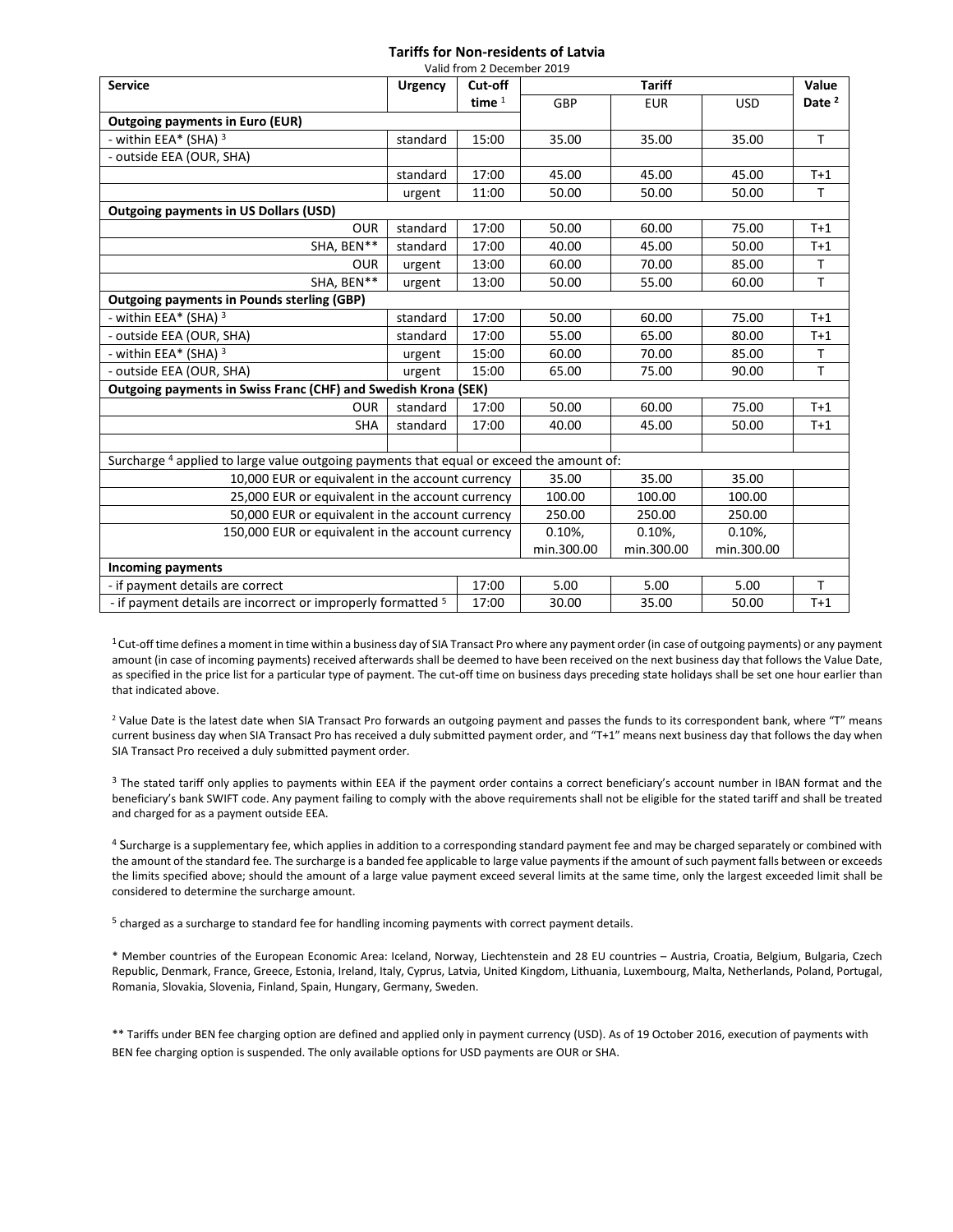# **HANDLING OF PAYMENT AMENDMENTS, CANCELLATIONS, VERIFICATIONS, INVESTIGATIONS, REJECTIONS, RETURNS AND NON STANDARD PAYMENT ORDERS**

**Tariffs for Residents of Latvia** Valid from 2 December 2019

| <b>Service</b>                                                                                                                            | <b>Tariff</b> |            |            |  |  |
|-------------------------------------------------------------------------------------------------------------------------------------------|---------------|------------|------------|--|--|
|                                                                                                                                           | GBP           | <b>EUR</b> | <b>USD</b> |  |  |
| Handling of outgoing payment inquiries (investigations)                                                                                   |               |            |            |  |  |
| - if inquiry is submitted within 6 months after the payment Value Date                                                                    |               |            |            |  |  |
| for domestic payments in EUR                                                                                                              | 12.00         | 15.00      | 25.00      |  |  |
| for all other payments*                                                                                                                   | 50.00         | 60.00      | 100.00     |  |  |
| - if inquiry is submitted more than 6 months after the payment Value Date                                                                 |               |            |            |  |  |
| for domestic payments in EUR                                                                                                              | 17.00         | 20.00      | 30.00      |  |  |
| for all other payments*                                                                                                                   | 70.00         | 80.00      | 120.00     |  |  |
|                                                                                                                                           |               |            |            |  |  |
| Cancellation or amendment of an outgoing payment order                                                                                    |               |            |            |  |  |
| - before a payment has been forwarded to a correspondent bank                                                                             | 10.00         | 10.00      | 10.00      |  |  |
| - after a domestic or EEA payment has been forwarded to a correspondent bank                                                              |               |            |            |  |  |
| for payments in EUR                                                                                                                       | 12.00         | 15.00      | 25.00      |  |  |
| for payments in other currencies*                                                                                                         | 70.00         | 80.00      | 120.00     |  |  |
| - after an international payment has been forwarded to a correspondent bank                                                               |               |            |            |  |  |
| for payments in EUR*                                                                                                                      | 25.00         | 30.00      | 45.00      |  |  |
| for payments in other currencies*                                                                                                         | 70.00         | 80.00      | 120.00     |  |  |
|                                                                                                                                           |               |            |            |  |  |
| Return of incoming payment to sender** (if the payment order is incorrect or non-compliant with the requirements set by SIA Transact Pro) |               |            |            |  |  |
| - for domestic and EEA payments in EUR                                                                                                    | 3.00          | 3.00       | 3.00       |  |  |
| - for all other payments                                                                                                                  | 25.00         | 25.00      | 25.00      |  |  |
| Execution of a non-standard payment order***                                                                                              | 15.00         | 15.00      | 15.00      |  |  |
| Assessment of payment compliance risk ****                                                                                                | 150.00        | 150.00     | 150.00     |  |  |
| Handling of a rejected and/or returned payment                                                                                            |               |            |            |  |  |
| - if received from within Latvia                                                                                                          | 20.00         | 20.00      | 30.00      |  |  |
| - if received from outside Latvia                                                                                                         | 25.00         | 25.00      | 40.00      |  |  |
| Preparation of a response to a correspondent bank's request*                                                                              | 25.00         | 25.00      | 25.00      |  |  |

\* SIA Transact Pro shall additionally charge the customer with the amount of actual costs (correspondent banks' fees) of providing the service, which may vary.

\*\* The fee is deducted from the payment amount being returned.

\*\*\* The fee shall apply in addition to fees stated for the relevant payment types and shall be charged for handling of payment orders submitted to SIA Transact Pro otherwise than using the automated payment order forms available in the Internet Office. The fee shall not apply, if SIA Transact Pro does not support submission of a payment order through the use of the automated payment order forms available in the Internet Office.

\*\*\*\* The fee is charged for investigation and enhanced analysis of the parties involved in an incoming or outgoing payment, which may also include provision of information in response to a request received from supervising authorities and/or institutions involved in payment execution.

## **Tariffs for Non-residents of Latvia**

Valid from 2 December 2019

| <b>Service</b>                                                                                                                                   | <b>Tariff</b> |            |            |  |  |
|--------------------------------------------------------------------------------------------------------------------------------------------------|---------------|------------|------------|--|--|
|                                                                                                                                                  | <b>GBP</b>    | <b>EUR</b> | <b>USD</b> |  |  |
| Handling of outgoing payment inquiries (investigations)                                                                                          |               |            |            |  |  |
| - if inguiry submitted within 6 months after the payment Value Date*                                                                             | 50.00         | 60.00      | 100.00     |  |  |
| - if inquiry submitted more than 6 months after the payment Value Date*                                                                          | 70.00         | 80.00      | 120.00     |  |  |
|                                                                                                                                                  |               |            |            |  |  |
| Cancellation or amendment of an outgoing payment order                                                                                           |               |            |            |  |  |
| - before a payment has been forwarded to a correspondent bank                                                                                    | 15.00         | 15.00      | 15.00      |  |  |
| - after a domestic or EEA payment has been forwarded to a correspondent bank                                                                     |               |            |            |  |  |
| for payments in EUR                                                                                                                              | 25.00         | 30.00      | 45.00      |  |  |
| for payments in other currencies*                                                                                                                | 70.00         | 80.00      | 120.00     |  |  |
| - after an international payment has been forwarded to a correspondent bank                                                                      |               |            |            |  |  |
| for payments in EUR*                                                                                                                             | 50.00         | 60.00      | 100.00     |  |  |
| for payments in other currencies*                                                                                                                | 70.00         | 80.00      | 120.00     |  |  |
|                                                                                                                                                  |               |            |            |  |  |
| <b>Return of incoming payment to sender**</b> (if the payment order is incorrect or non-compliant with the requirements set by SIA Transact Pro) |               |            |            |  |  |
| - for domestic and EEA payments in EUR                                                                                                           | 15.00         | 15.00      | 15.00      |  |  |
| - for all other payments                                                                                                                         | 25.00         | 25.00      | 25.00      |  |  |
| Execution of a non-standard payment order***                                                                                                     | 15.00         | 15.00      | 15.00      |  |  |
| Assessment of payment compliance risk ****                                                                                                       | 150.00        | 150.00     | 150.00     |  |  |
| Handling of a rejected and/or returned payment                                                                                                   |               |            |            |  |  |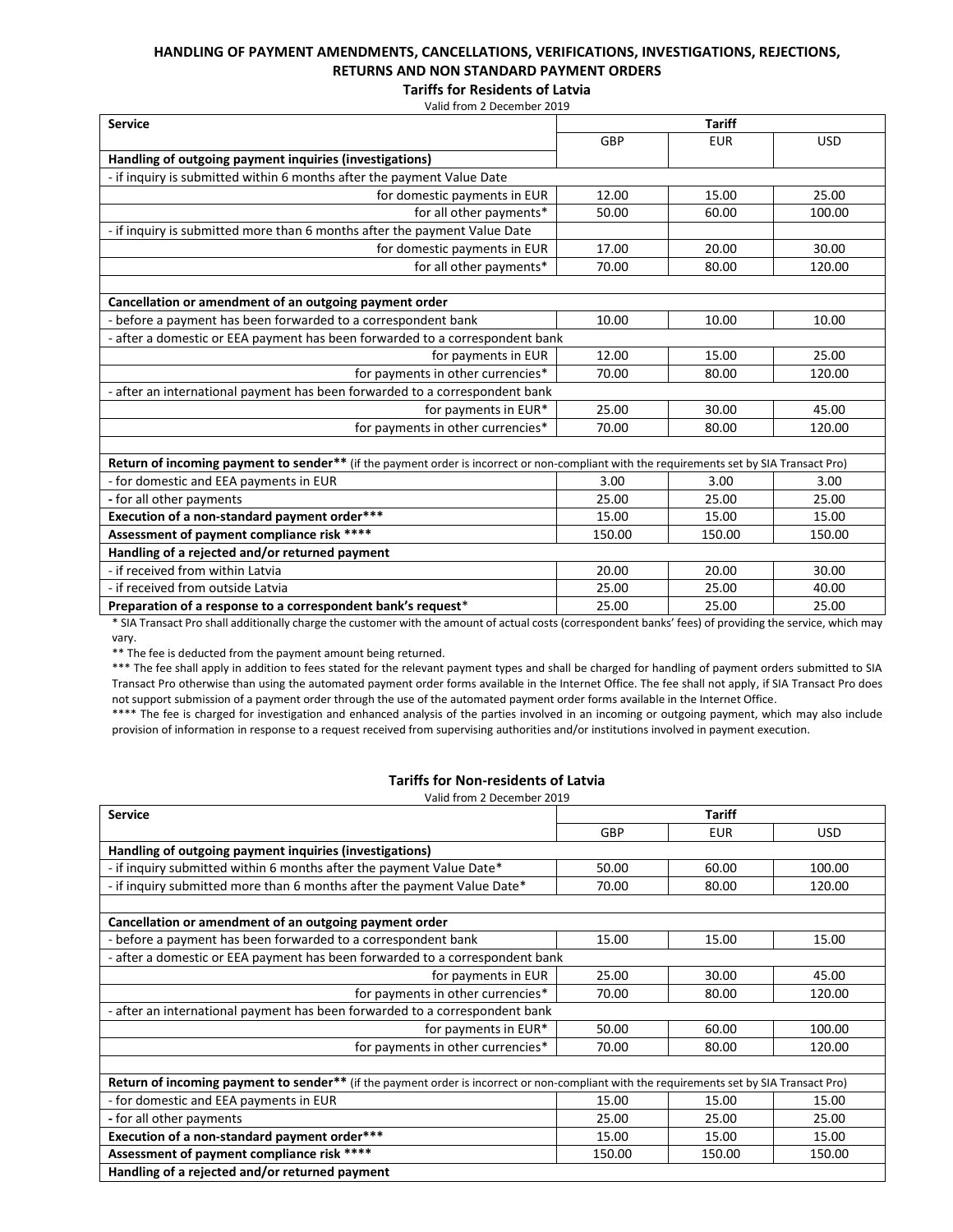| - if received from within Latvia                             | 20.00  | 20.00  | 30.00  |
|--------------------------------------------------------------|--------|--------|--------|
| - if received from outside Latvia                            | 25.00  | 25.00  | 40.00  |
| Preparation of a response to a correspondent bank's request* | 100.00 | 100.00 | 100.00 |

\* SIA Transact Pro shall additionally charge the customer with the amount of actual costs of providing the service, which may vary.

\*\* The fee is deducted from the payment amount being returned.

\*\*\* The fee shall apply in addition to fees stated for the relevant payment types and shall be charged for handling of payment orders submitted to SIA Transact Pro otherwise than using the automated payment order forms available in the Internet Office. The fee shall not apply, if SIA Transact Pro does not support submission of a payment order through the use of the automated payment order forms available in the Internet Office.

\*\*\*\* The fee is charged for investigation and enhanced analysis of the parties involved in an incoming or outgoing payment, which may also include provision of information in response to a request received from supervising authorities and/or institutions involved in payment execution.